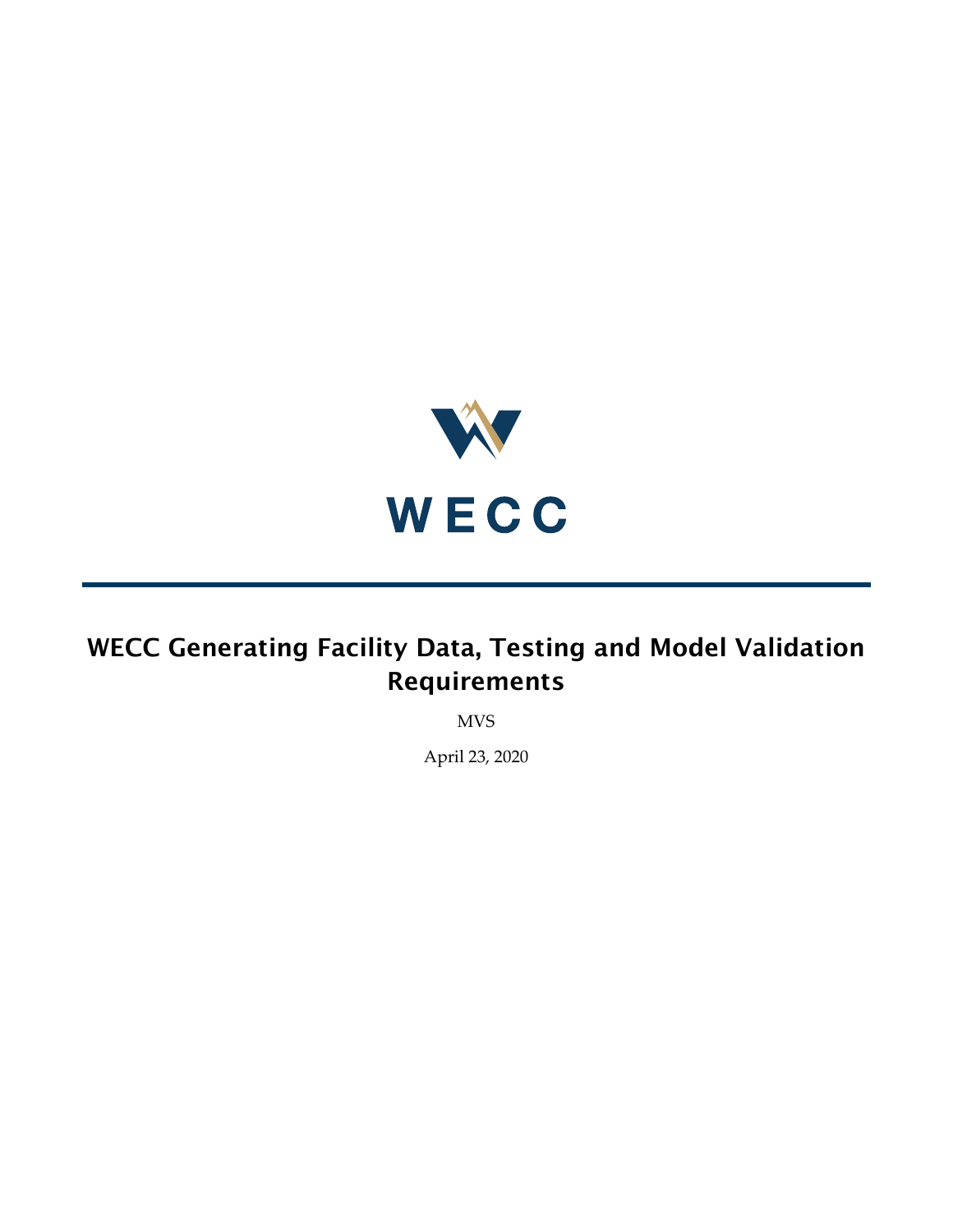| Appendix D: Guidelines for Over Excitation System Limiter (OEL) and Over Excitation Protection |  |
|------------------------------------------------------------------------------------------------|--|
| Appendix E: Procedure for Handling Requests for Exemption Regarding the WECC Generator Test    |  |
|                                                                                                |  |

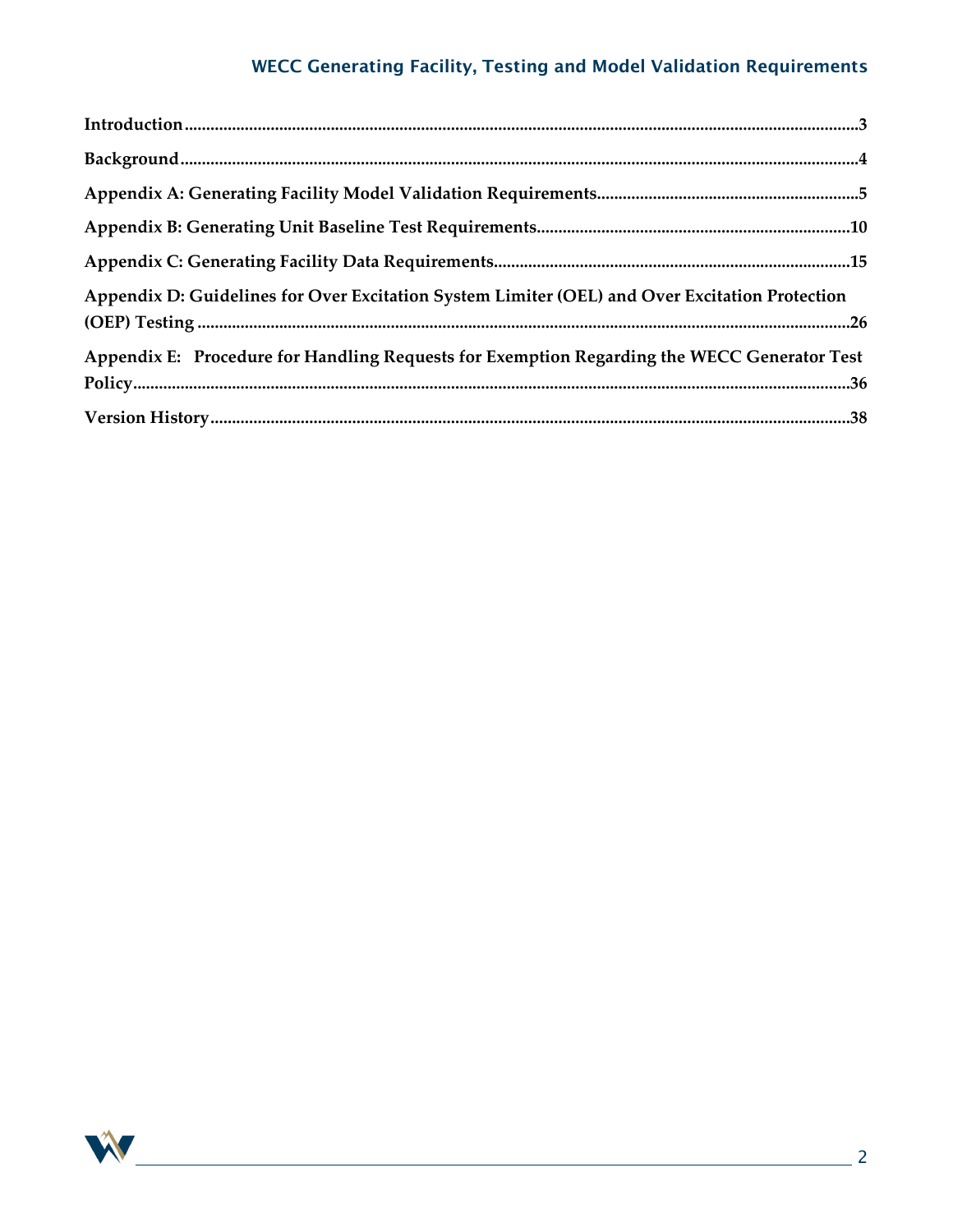## <span id="page-2-0"></span>Introduction

This guideline provides information regarding facility data needed by transmission planning entities, methods for verifying dynamics data, and validation of dynamics models for generating units. It was written to provide guidance on data requirements, how to do the baseline tests, and how to perform model validation required by the WECC Generating Unit Model Validation Guideline.

This document combines and supersedes the previous versions of the following documents:

- WECC Guideline: Generating Facility Model Validation Requirements (10/21/2005)
- WECC Guideline: Generating Unit Baseline Test Requirements (10/21/2005)
- WECC Guideline: Generating Facility Data Requirements (10/21/2005)
- Guidelines for Over Excitation System Limiter (OEL) and Over Excitation Protection (OEP) Testing (2/11/2000)
- Procedure for Handling Requests for Exemption Regarding the WECC Generator Test Policy (4/12/2011)

Please reference the following modeling guidelines for more information:

- WECC Wind Power Plant Power Flow Modeling Guidelines (May 2008)
- WECC Wind Power Plant Dynamic Modeling Guidelines (November 2010)
- WECC Photovoltaic Plant Power Flow Modeling Guidelines (November 2010)
- Generic Static Var System Models for WECC (August 2011)
- WSCC 1997 Generator Test Request Letter and Guidelines for Synchronous Unit Dynamic Testing and Model Validation (February 1997)

Additional recommended changes to this guideline:

Include data, testing and validation requirements for non-synchronous generator (wind and PV) in Appendices C&D.

Coordinate changes to data requirements for transformers with the proposal to SRWG.

Be sure that this has captured all the pertinent information from the 1997 Letter document and is consistent with the information contained in this document.

The Reactive Limits Verification section is owned by the Control Work Group (CWG). Follow up with CWG to have them review and update that document as necessary.

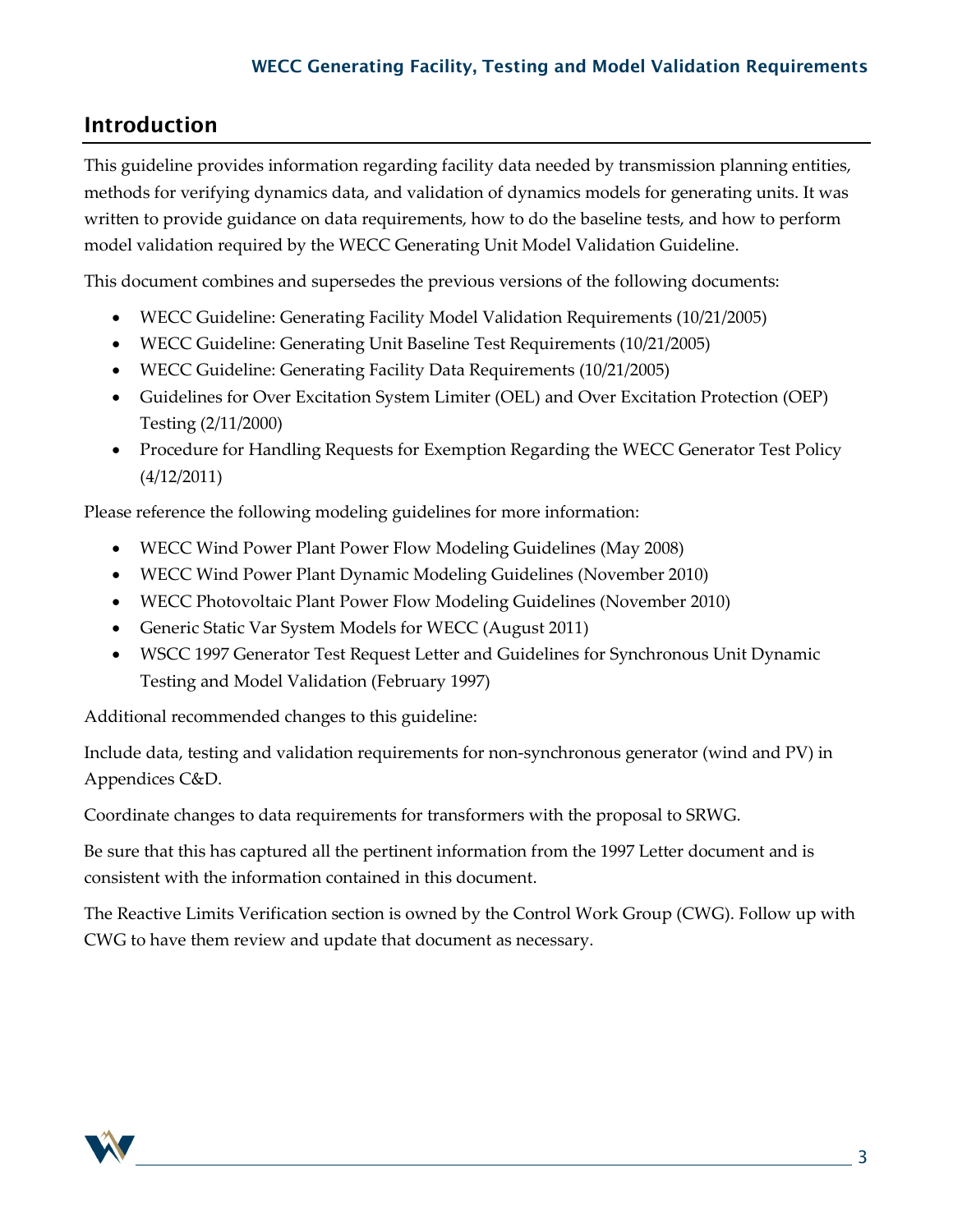# <span id="page-3-0"></span>Background

As described in the March 2[1,](#page-3-1) 1997 letter<sup>1</sup>, the disturbances on July 2 and August 10, 1996 had a considerable impact on the Western Interconnection as well as the electric industry as a whole. Detailed system disturbance reports were prepared following these incidents to comply with WSCC's policies and to address questions raised by The President of the United States, the Department of Energy, and the North American Electric Reliability Council (NERC). Over 140 recommendations were adopted to address specific problem areas identified in the analysis of these events.

The testing of generating units is an extremely important issue which is addressed by the disturbance report recommendations. Therefore, following the disturbances of July 2 and August 10, 1996, the WSCC Control Work Group (CWG) and the Modeling and Validation Work Group (MVWG) were tasked with developing guidelines for testing generators, excitation systems, power system stabilizers (PSS) and turbine governors for all units greater than 10 MW for verification of reactive limits, proper performance of the dynamic control systems, and validation of the computer models used for stability analysis.

The data obtained from the field testing of the generator exciters, governors and power system stabilizers are to be validated for use in the models of these devices by conducting dynamic simulations of the tests. A good match between the test results and the dynamic simulation of the tests should be established.

It is evident that test guidelines to cover such a wide range of unit types and ratings cannot incorporate in detail what is ideally required for testing each particular unit. Consequently, the enclosed guidelines for dynamic testing are general in scope and content. Typical test methods and guidelines are suggested, but the final selection of the tests to be performed should be made by the test engineer after discussing with the plant test personnel and the analytical modeling engineer the most appropriate tests for the particular type and rating of the unit to be tested.

Since 1997, additional documents have been created to support the ongoing testing and model validation of generators. This document is to consolidate testing requirements to support the WECC Generating Unit Model Validation Guideline. The modeling guidelines were intentionally not included in this document, but instead are referenced.

<span id="page-3-1"></span><sup>&</sup>lt;sup>1</sup> 1 The WSCC 1997 Generator Test Request Letter and Guidelines for Synchronous Unit Dynamic Testing and Model Validation can be found posted on the WECC website [www.wecc.org]



 $\overline{a}$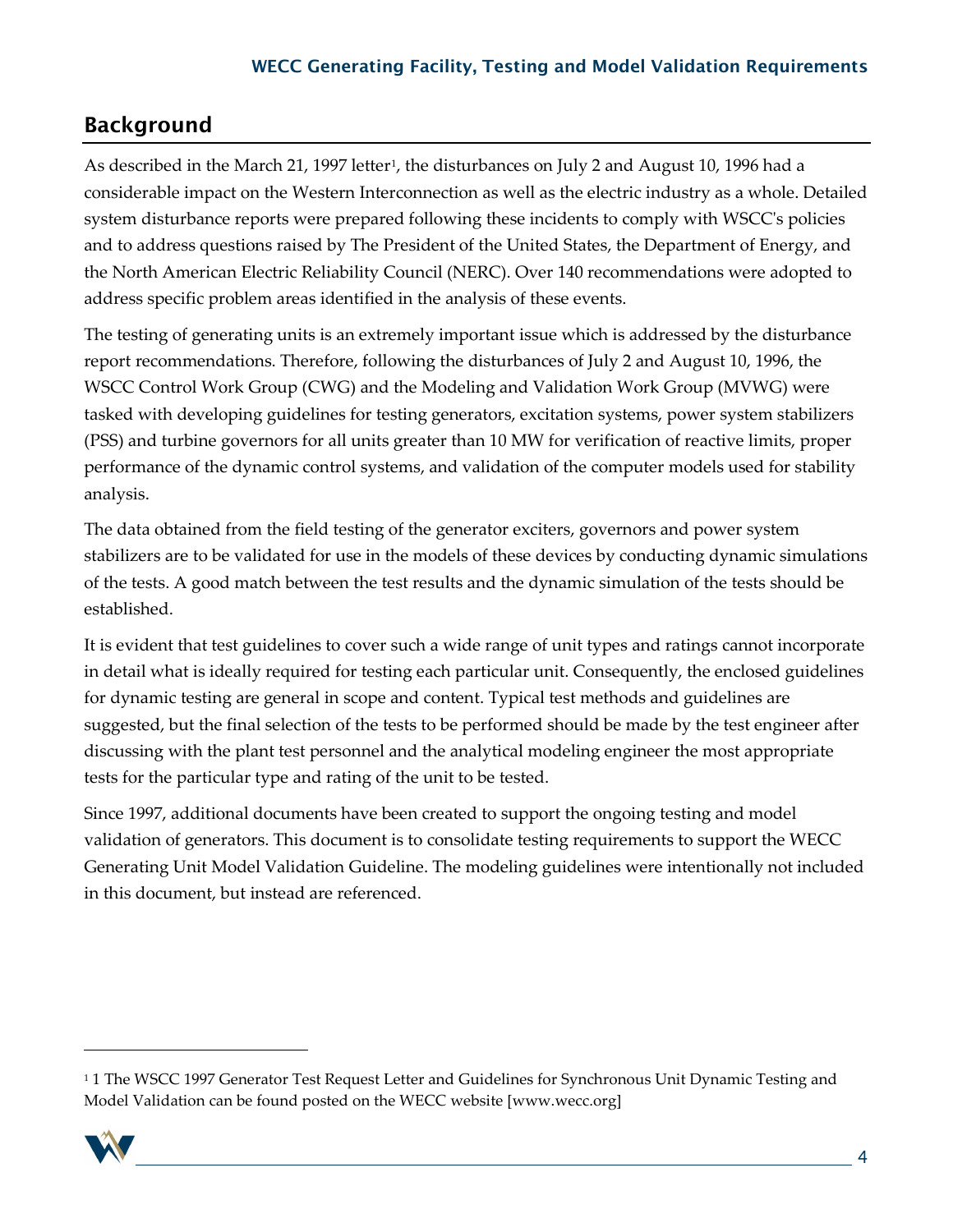## <span id="page-4-0"></span>Appendix A: Generating Facility Model Validation Requirements

## Dynamic Response Validation

The essential principle of dynamic response validation is that the chosen model of the generating facility in the software program (e.g., PSS®E, PSLF) must reproduce the results of tests or reproduce recorded disturbances within normally acceptable levels of accuracy.

This principle must be met by executing simulations of the tests or recorded system events in the PSS/E or PSLF program so as to demonstrate that:

- signals from the tests or recorded events are used as reference data
- clearly identifiable variations of input variables are presented to the model to impose the test or recorded disturbance on the model
- the result signals obtained from the simulation are compared to and agree with the reference data

The measure of success of the validation is the quality of the agreement between the recorded and simulated results. Important response characteristics include the following:

- general shape of the curves, including magnitude and rate of the response
- rise time, overshoot and bandwidth
- dead-bands and delays
- initial and final values

## Option 1. Validation using Recordings taken at the Point of Interconnection of the Generating Facility

Validation is performed using disturbance recordings taken at the Point Of Interconnection (POI) of the Generating Facility (see Figure 1).

The dynamic response of the Generating Facility is driven by the voltage and frequency at the POI and the control inputs (e.g. due to voltage and power schedules from the Control Area Operator).

The POI voltage (V), POI frequency (f), and the unit control signals are used as the model inputs. The real (P) and reactive (Q) power are the measures of the model performance. The validation shall be done for events of voltage and frequency deviations and oscillations at the point of interconnection.

The minimum sampling rate is 20 samples per second. The minimum disturbance record length is 30 seconds.

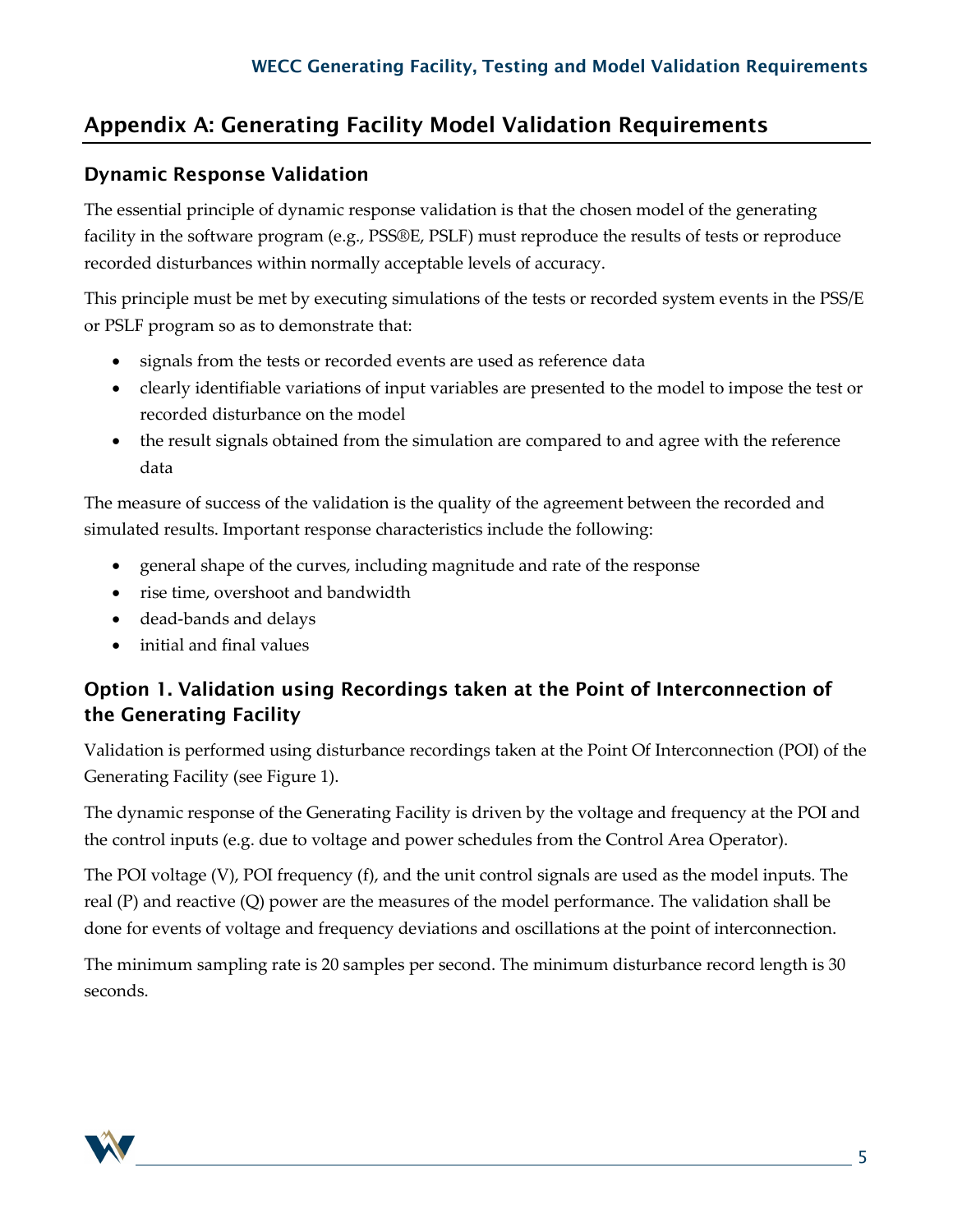

Figure 1: Validation performed using disturbance recordings taken at the Generating Facility POI Acceptable validation methods for generator – excitation models:

| Event                           | <b>Input to Model</b> | Validation Signal       |
|---------------------------------|-----------------------|-------------------------|
| (i) Sudden change in voltage at | - Voltage at POI      | - Power at POI          |
| POI (greater than 2%) due to a  | - Frequency at POI    | - Reactive power at POI |
| grid-side disturbance           | - Control signals     |                         |
| (ii) Sudden change in Generator | - Voltage at POI      | - Power at POI          |
| reactive power (greater than    | - Frequency at POI    | - Reactive power at POI |
| 10% of rated MVA) due to a      | - Control signals     |                         |
| grid-side disturbance or change |                       |                         |
| in voltage reference            |                       |                         |

Acceptable validation methods for governor-turbine models:

| Event                             | <b>Input to Model</b> | Validation Signal |
|-----------------------------------|-----------------------|-------------------|
| (i) Sudden frequency changes      | - Frequency at POI    | - Power at POI    |
| (greater than $0.05$ Hz) due to a | - Control signals     |                   |
| grid-side disturbance or change   |                       |                   |
| in load/speed reference           |                       |                   |

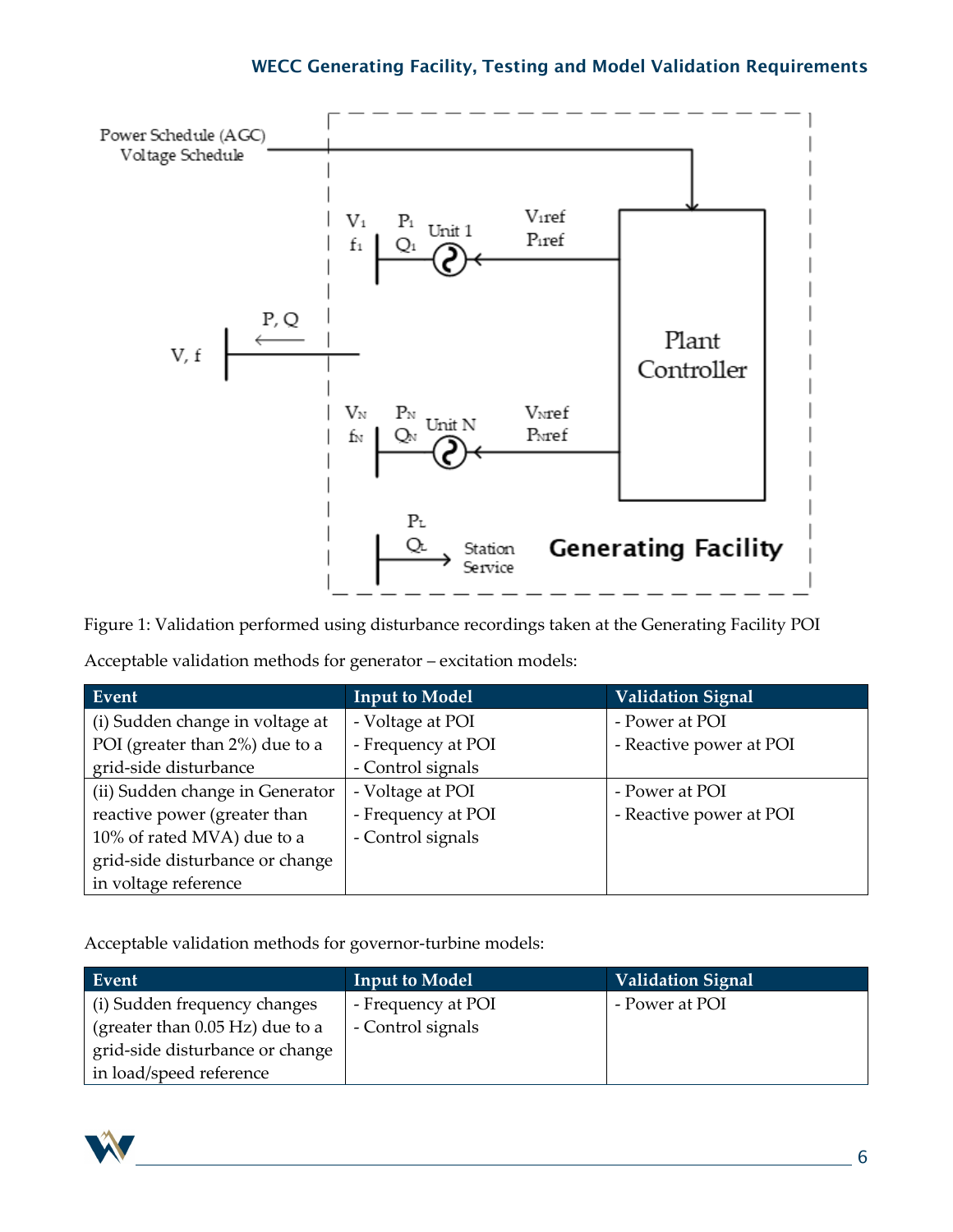In addition to the data above, the validation exercise should include a reasonable effort to verify reactive power limits, protection settings and other critical model aspects that could not be fully characterized using the disturbance data.

These guidelines are appropriate for conventional generators as well as well as wind and solar plants.

### Option 2: Validation using Recordings taken at the Generating Unit

Validation is performed using disturbance and/or test recordings taken at the Generator (see Figure 2). This should be done for every Generator in the Generating Facility.

The dynamic response of the Generator is driven by the stator voltage and frequency (or real and reactive load). The response can be also initiated by the control inputs such as voltage reference and speed reference.

Validation shall be done for the following events:

a) disturbances or tests that result in generator stator voltage and reactive power changes.

b) disturbances that result in generator frequency changes or tests that result in generator real power changes.



Figure 2: Validation is performed using disturbance and test recordings taken at the Generator

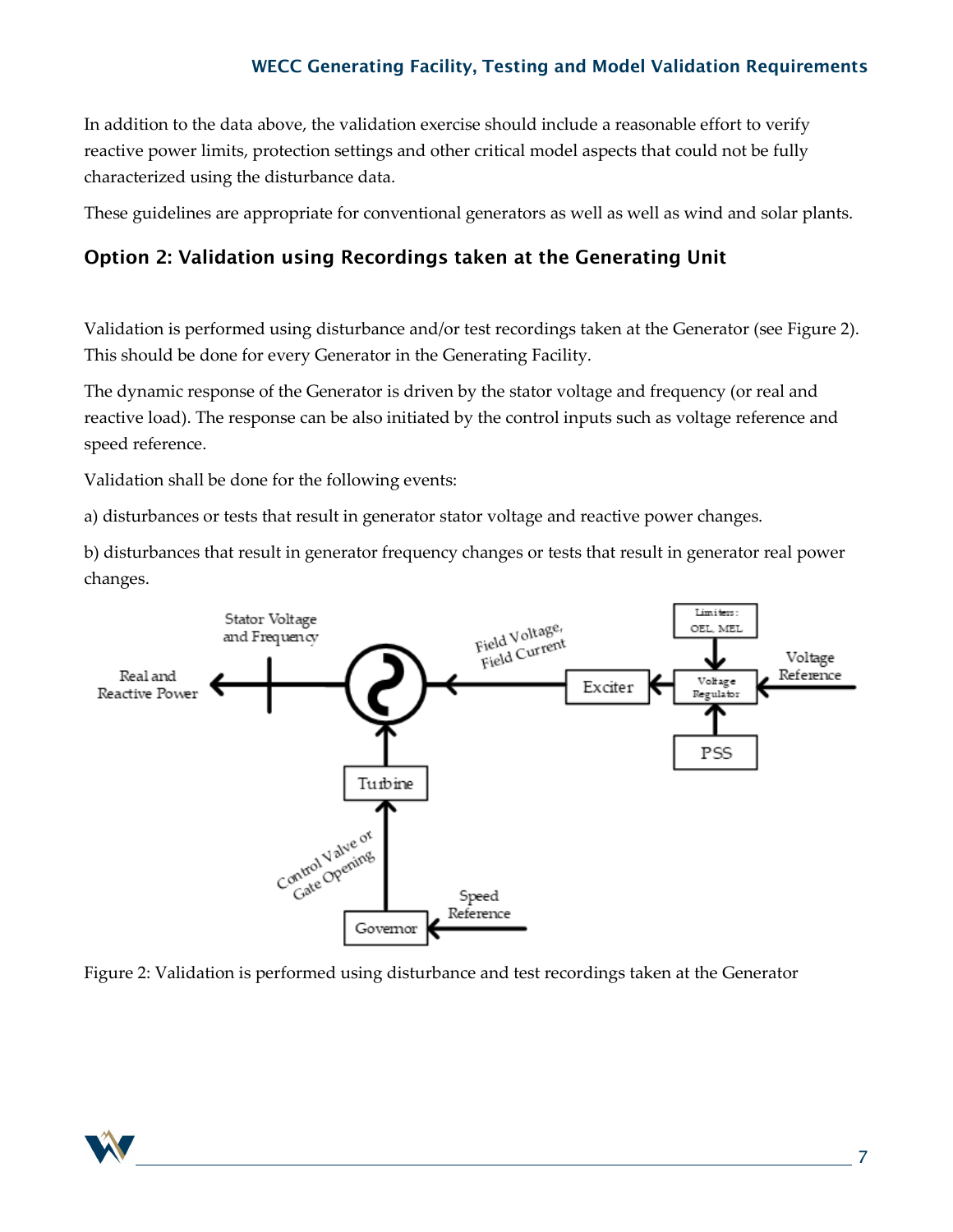| Event                           | <b>Input to Model</b>          | <b>Validation Signal</b>          |  |
|---------------------------------|--------------------------------|-----------------------------------|--|
| (i) Voltage Reference step      | - Voltage reference step       | - Stator Voltage                  |  |
| (typically 2%) with Generator   | - Generator real power         | - Field Voltage (or Exciter Field |  |
| on-line                         | - Generator reactive power     | Current for rotating exciters)    |  |
| (ii) Voltage Reference step     | - Voltage reference step       | - Stator Voltage                  |  |
| (typically 2%) with Generator   |                                | - Field Voltage (or Exciter Field |  |
| off-line or on-line             |                                | Current for rotating exciters)    |  |
|                                 |                                | - Generator Reactive Power        |  |
| (iii) Sudden change in          | - Generator real power         | - Stator Voltage                  |  |
| Generator reactive power        | - Generator reactive power     | - Field Voltage (or Exciter Field |  |
| (greater than 10% of rated      |                                | Current for rotating exciters)    |  |
| MVA) due to a disturbance       |                                |                                   |  |
| with Generator on-line          |                                |                                   |  |
| (iv) Reactive load rejection at | - Generator reactive power     | - Stator Voltage                  |  |
| near zero real power            |                                | - Field Voltage (or Exciter Field |  |
|                                 |                                | Current for rotating exciters)    |  |
| (v) Frequency response of Vt /  | - Voltage reference swept sine | - Stator Voltage                  |  |
| Vref                            |                                |                                   |  |

Acceptable validation methods for generator – excitation models:

The minimum sampling rate is 20 samples per second.

Acceptable validation methods for governor-turbine models:

| Event                          | <b>Input to Model</b> | <b>Validation Signal</b> |
|--------------------------------|-----------------------|--------------------------|
| (i) Speed Reference steps with | - Speed Reference     | - Generator real power   |
| generator on-line              | - Frequency           |                          |
| (ii) Sudden frequency changes  | - Frequency           | - Generator real power   |
| (greater than 0.05 Hz) due to  |                       |                          |
| disturbance with Generator on- |                       |                          |
| line                           |                       |                          |

The maximum sampling period is 4 seconds – data available from SCADA or plant DCS.

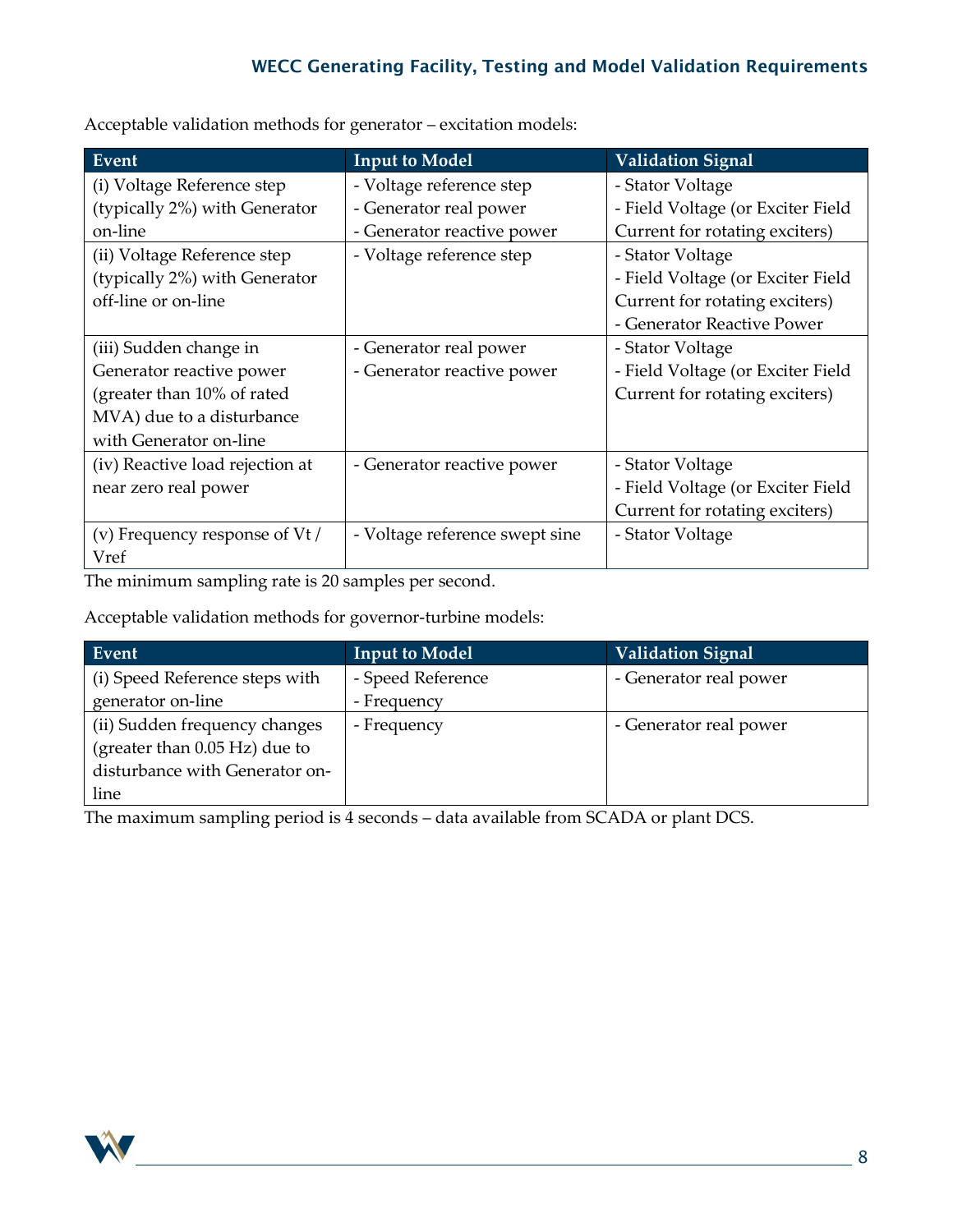Validation examples are described in the following references:

- 1. "Guidelines for Generator Stability Model Validation Testing", The Power Engineering Society General Meeting, June 2007, pp. 1-16
- 2. Les Pereira, John Undrill, Dmitry Kosterev, Donald Davies and Shawn Patterson, "A New Thermal Governor Modeling in WECC," *IEEE Transactions on Power Systems*, vol.18, no.2, pp.819-829, May 2003.
- 3. Les Pereira, Dmitry Kosterev, Donald Davies and Shawn Patterson, "New Thermal Governor Model Selection and Validation in the WECC," *IEEE Transactions on Power Systems*, vol.19, no.1, pp.517-523, February 2004.
- 4. Dmitry Kosterev, "Hydro Turbine-Governor Model Validation in Pacific Northwest," IEEE Transactions on Power Systems, vol.19, no.2, pp.1144-1149, May 2004.
- 5. NERC Reliability Guideline Power Plant Model Verification and Testing for Synchronous Machines; https://www.nerc.com/comm/PC\_Reliability\_Guidelines\_DL/Reliability\_Guideline -PPMV for Synchronous Machines - 2018-06-29.pdf
- 6. NERC Reliability Guideline Application Guide for Modeling Turbine-Governor and Active Power-Frequency Controls in Interconnection-Wide Stability Studies; https://www.nerc.com/comm/PC\_Reliability\_Guidelines\_DL/Reliability\_Guideline-Application\_Guide\_for\_Turbine-Governor\_Modeling.pdf

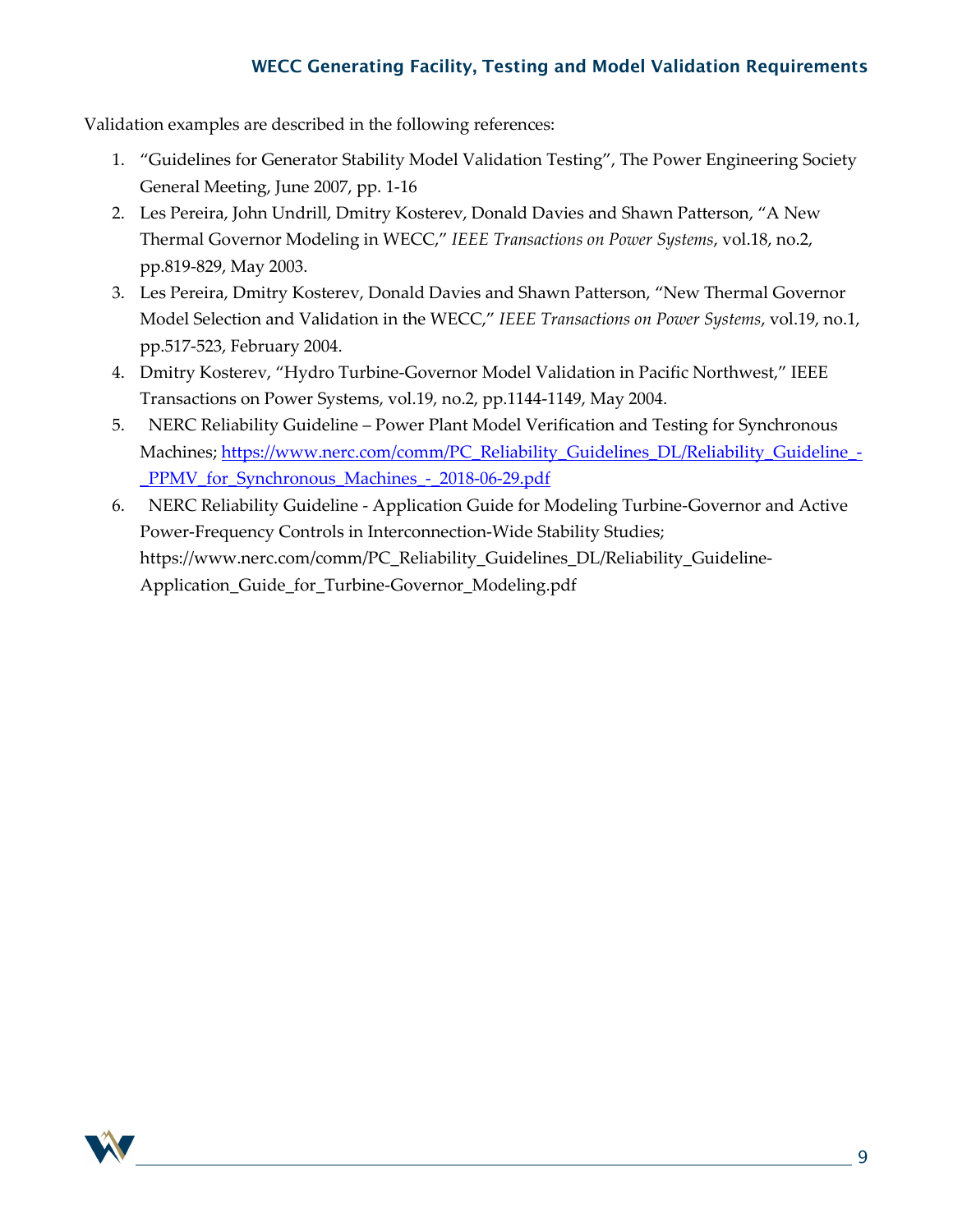## <span id="page-9-0"></span>Appendix B: Generating Unit Baseline Test Requirements

A great amount of technical information on methods of synchronous generator testing is provided in WSCC 1997 Generator Test Request Letter and Guidelines posted on the WECC website [www.wecc.biz].

## Synchronous Generators

The following tests shall be done:

- a. Open Circuit Saturation. Measurement of the steady state variation of generator field current versus generator stator voltage from the minimum achievable generator stator voltage to at least 105 percent of the rated stator voltage with the generator circuit breaker open. For machines with brushless exciters the field current measurement shall be the field current of the exciter.
- b. Inertia. A test that reasonably confirms the inertia constant of the turbine-generator. *For example, recording of the rotor speed following opening of the generator circuit breaker with the generator running at a moderate real power output.*
- c. Synchronous Machine Impedances and Time Constants. Tests that reasonably confirm the daxis reactances (Xd, X'd, X"d) and time constants (T'do and T"do) of the synchronous generator.

*For example, recording of terminal voltage and field current following opening of the generator circuit breaker with the generator running at near-zero real power and under-excited so as to absorb substantial reactive power with the excitation system in manual field voltage control.* 

d. V-curve data. Measurements of steady state real and reactive power, terminal voltage, field current and field voltage at various load points at both leading and lagging power factors to provide a basis for the estimation of the steady state reactances and saturation characteristics (Xd, Xq, Kis) of the synchronous generator under loaded conditions. For machines with brushless exciters the field current measurement shall be the field current of the exciter.

## Excitation Systems

Tests of the excitation system shall be such that they reasonably confirm the characteristics of the voltage regulator and the exciter from dc to 5 Hz. The test recordings shall include generator terminal voltage, field voltage or exciter field current for brushless excitation systems. These tests shall be done with the excitation system in automatic voltage control.

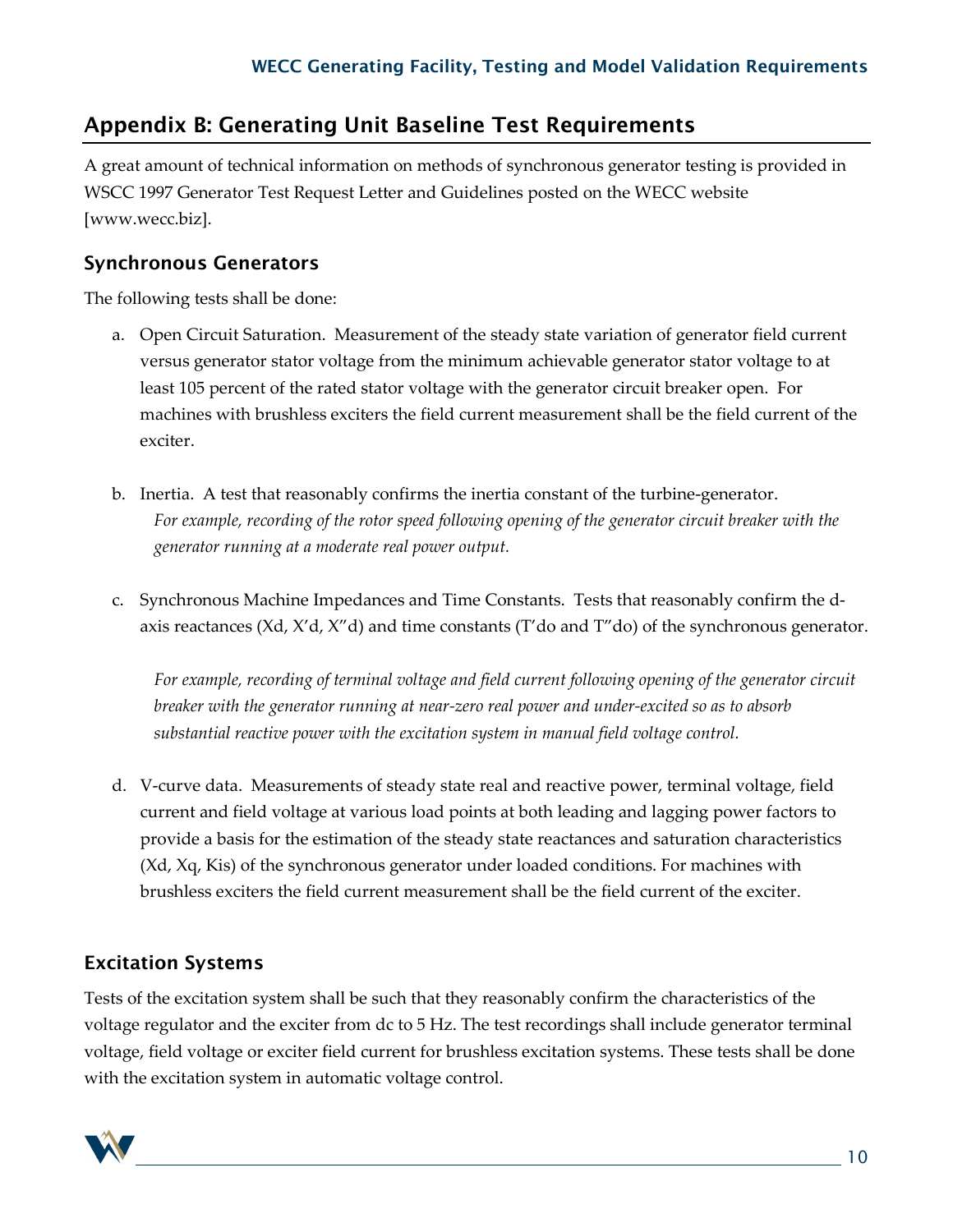One or more of the following tests can meet the above requirement:

- a. VAR Rejection Test. Recording of stator voltage, field voltage (exciter field current for brushless exciters) following opening of the generator circuit breaker with the generator running at nearzero real power and under-excited so as to absorb substantial reactive power.
- b. Open Circuit Voltage Reference Step. Recording of stator voltage, field voltage (exciter field current for brushless exciters) following a clearly identifiable step change of voltage regulator reference with the generator circuit breaker open.
- c. On-Line Voltage Reference Step. Recording of stator voltage, field voltage (exciter field current for brushless exciters) following a clearly identifiable step change of voltage regulator reference with the generator circuit breaker closed and the generator at normal real power output.
- d. Open Circuit Frequency Response Test. Gain and phase angle measurement of stator voltage / voltage reference using a swept sign input from 0.05 Hz to 10 Hz.

## Power System Stabilizer (PSS)

Tests of the PSS shall be such that they identify the PSS transfer function up to 10 Hz. Approaches for PSS testing are described in *WECC Power System Stabilizer Tuning Guidelines and WECC Power System Stabilizer Design and Performance Criteria.*

## Over-Excitation Limiter (OEL)

Update OEL model data as necessary. Approaches for OEL testing are described *in Guidelines for Over-Excitation Limiter (OEL) and Over-Excitation Protection (OEP) Testing*.

## Turbine Control

a. Hydro Unit

Tests of the governor and turbine shall be such that they reasonably confirm the characteristics from dc to 1 Hz.

The following test is acceptable:

On-Line Speed Reference Step: Recording of generator speed, generator speed reference, gate (valve) position, blade angle if applicable, and generator power following a clearly identifiable step change in speed reference with the generator circuit breaker closed and the generator at normal real power output.

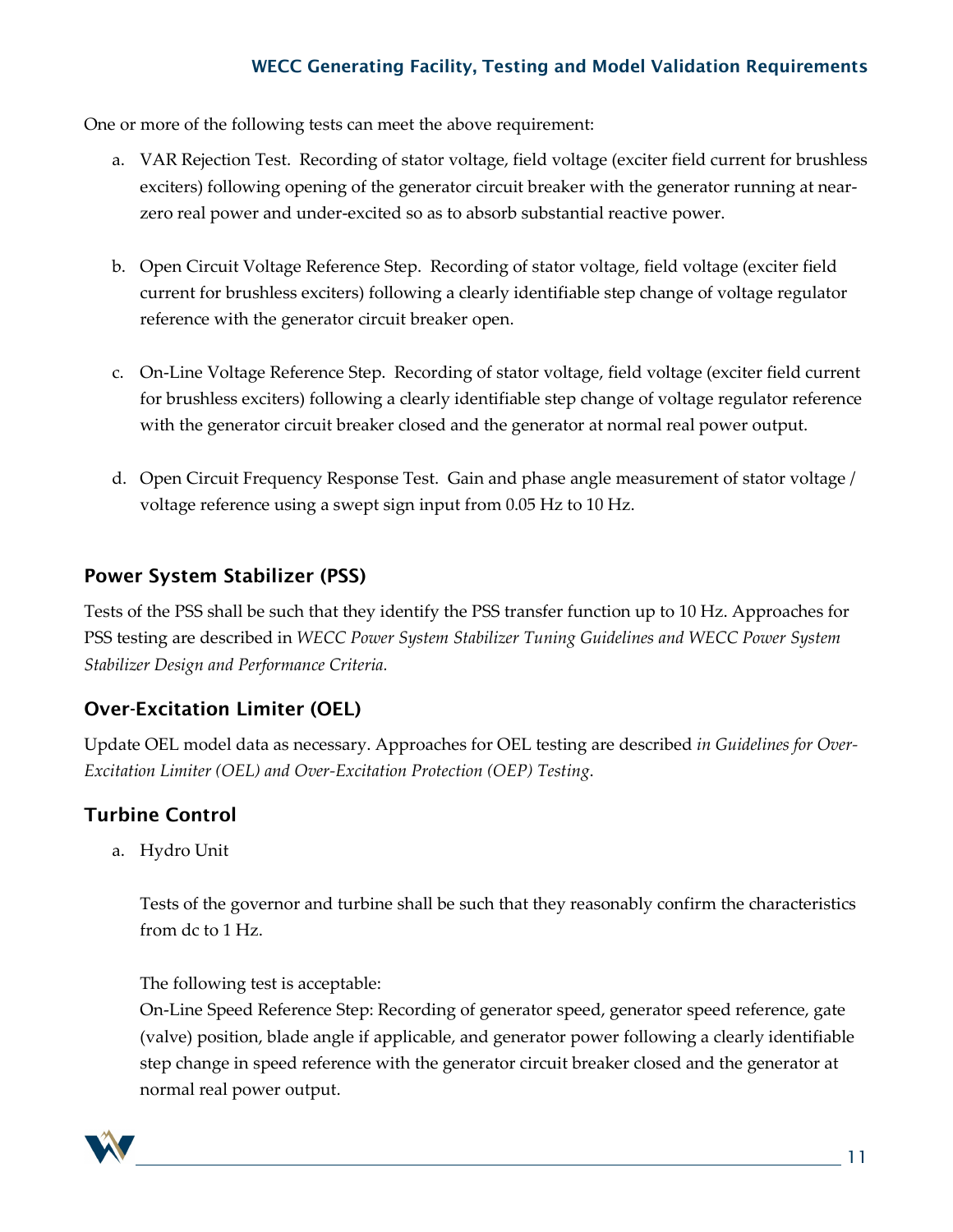The following measurements should also be made:

- 1) Measurement of turbine-governor steady-state droop.
- 2) Measurement of steady-state generator power versus gate position (and blade angle versus gate position for Kaplan turbines) at typical operating heads.
- b. Steam Turbine Units and Gas Turbine Units

The turbine-governor model should be representative of the actual behavior of the unit the majority of the time. Provide recordings of generator power (resolution of 0.5% or better and 4 second sampling time or shorter) for events including frequency deviations. Sources of the data include, but not limited to, plant DCS, SCADA, digital event recorders. Simulated behavior should reasonably match the recorded data.

The methodology for thermal governor response validation is described in IEEE papers prepared by the members of WECC Governor Modeling Task Force:

- 1) Les Pereira, John Undrill, Dmitry Kosterev, Donald Davies and Shawn Patterson, "A New Thermal Governor Modeling in WECC," *IEEE Transactions on Power Systems*, vol.18, no.2, pp.819-829, May 2003.
- 2) Les Pereira, Dmitry Kosterev, Donald Davies and Shawn Patterson, "New Thermal Governor Model Selection and Validation in the WECC," *IEEE Transactions on Power Systems*, vol.19, no.1, pp.517-523, February 2004.

## Non-Conventional Variable Generation Plants

## **NOTE: This baseline validation procedure was drafted by the Chairman of WECC REMTF and does not represent the consensus of REMTF membership.**

Base-line testing methods for wind and solar power plants for the purposes of model verification are not presently well established. In some respects, the approach to baseline testing is similar to that of conventional generators, but allowances need to be made given the nature of PV and wind plants. However, baseline testing is still required pursuant to NERC and WECC model validation standards.

Wind and solar generating plants consist of a large number of wind turbine-generator (WTG) units of PV inverters. Large plants commonly have a supervisory control that coordinate active components inside the plant, including WTGs/inverters and reactive support devices that may be present within the plant. However, because the dynamic behavior of the plant is a function of the plant controller, individual machine as well as other active components of the plant, an effort should be made to verify each aspect of the plant.

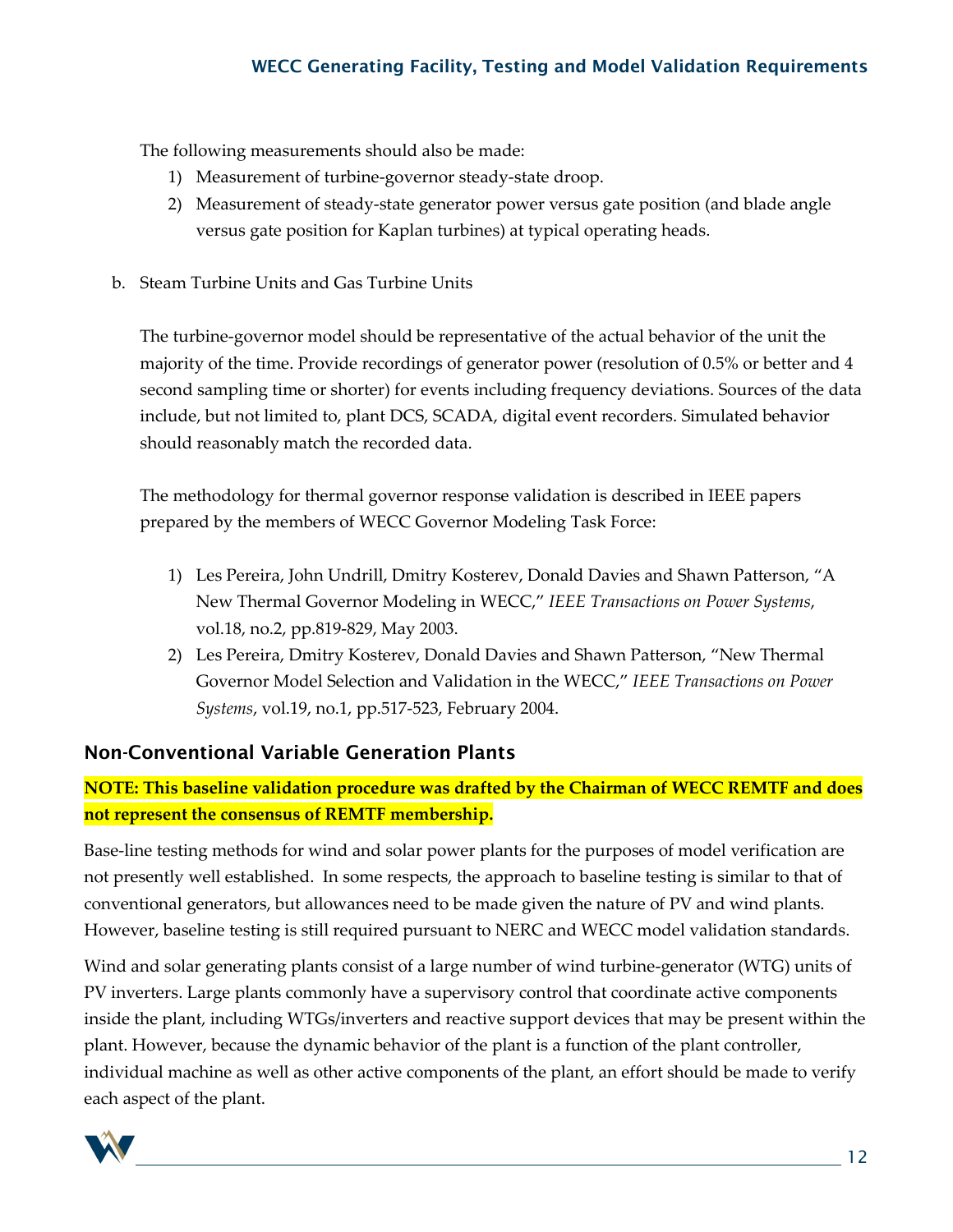The following guidelines are applicable to non-conventional variable generation plants.

a. Baseline type validation of WTGs and PV inverters models

Type testing WTG of inverters is acceptable. It is not necessary (nor practical) to test every WTG or PV inverter installed in the plant to conduct a baseline model validation. A type test is a test conducted on one or several types of WTG or PV inverter whose make and model represents all the generators installed in a plant. Baseline validation of the model provided to WECC (WECC model) shall be against Reference Data, which can be factory tests, field tests, or simulated response obtained from manufacturer-validated reference models. The validation shall be with respect to active and reactive power injection at the machine terminals, with emphasis on steady-state levels pre and post event, as well as post-event recovery dynamics.

- Machine dynamic response to a fault event. The baseline type validation for WTGs and PV inverters shall demonstrate a reasonable match of the WECC model against Reference Data for fault event. For the purposes of this requirement, the event is defined as asymmetrical faults that results in residual voltage of 60% or lower at the WTG or inverter terminals, and short circuit ratio of 5.0 or lower at the machine terminals.
- Machine dynamic response to a frequency event. The baseline type validation shall demonstrate a reasonable match of the WECC model against Reference Data for a frequency event. For the purposes of this requirement, the event is defined as a frequency drop of at least 0.1 Hz lasting 5 seconds or longer.

The tests described above shall be relevant with respect to control settings and capabilities deployed in the plant of interest. Evidence of validation shall be provided for output level of 50% and 100% of MW rating.

b. Baseline test for validation of plant control models

Baseline tests shall be conducted for to reasonably confirm the effect of plant controls on the dynamic behavior of the plant. The validation shall be with respect to active and reactive power injection at the point of interconnection, with emphasis on steady-state levels pre and post event, as well as post-event recovery dynamics. The plant dynamic response can be due to change in control set points, such as a change of volt/var reference, or due to intentional switching procedure such as capacitor/reactor switching. The baseline tests that can reasonably be conducted depend on plant capabilities and transmission system constraints. At a minimum,

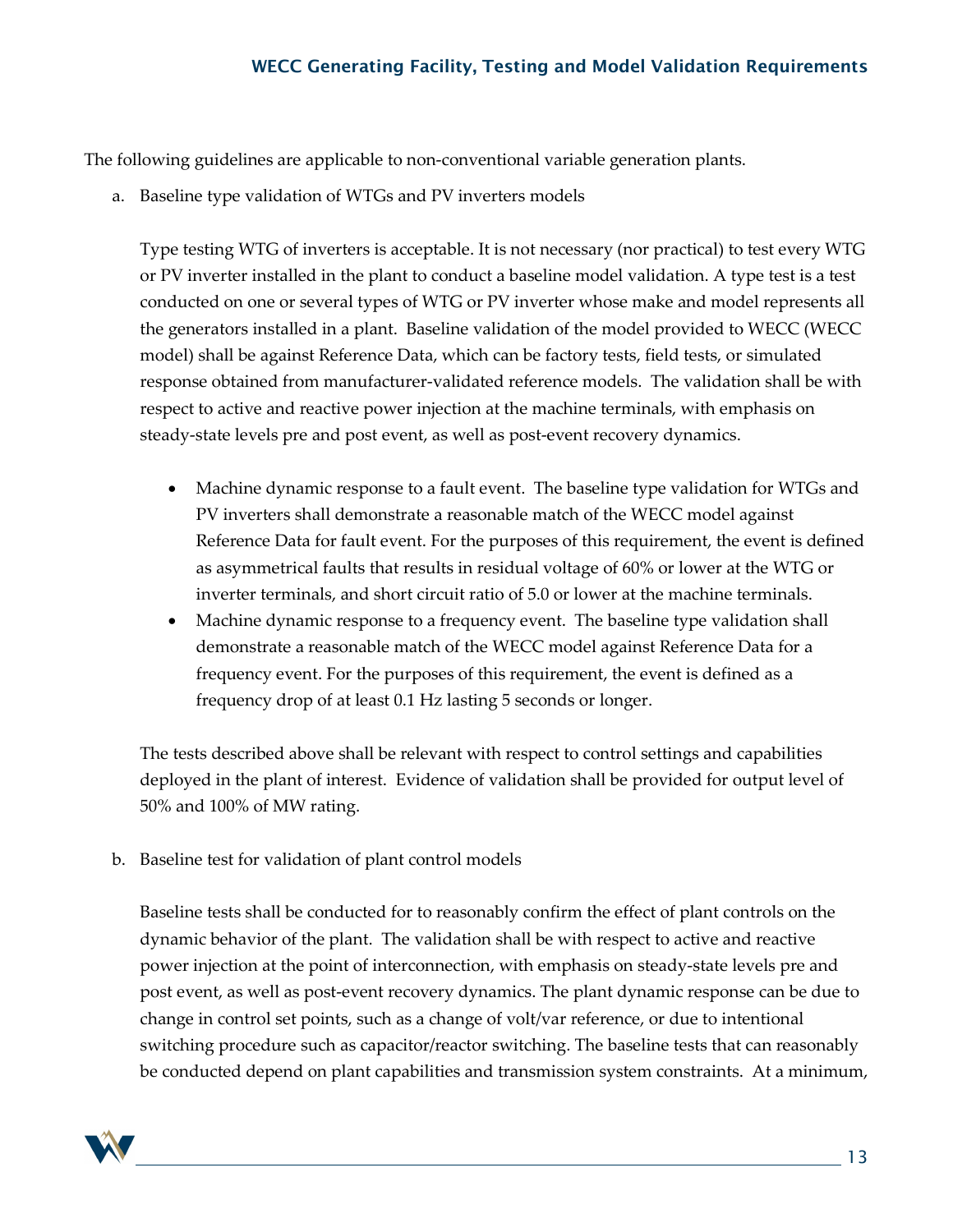the validation shall be demonstrated for the following output ranges (1) 40% to 50% of rated output and (2) 75% to 100% of rated output.

- Plant volt/var response to a system event. The baseline type validation shall demonstrate a reasonable match between the WECC approved model and measured data with respect reactive power response. For the purposes of this baseline test, the dynamic response shall involve a reactive power change of at least 10% rated MVA.
- Plant steady-state reactive output and control capability. The baseline validation shall demonstrate reasonable match with respect to steady-state reactive power injection between the equivalent model provided to WECC and measured data at the point of interconnection.

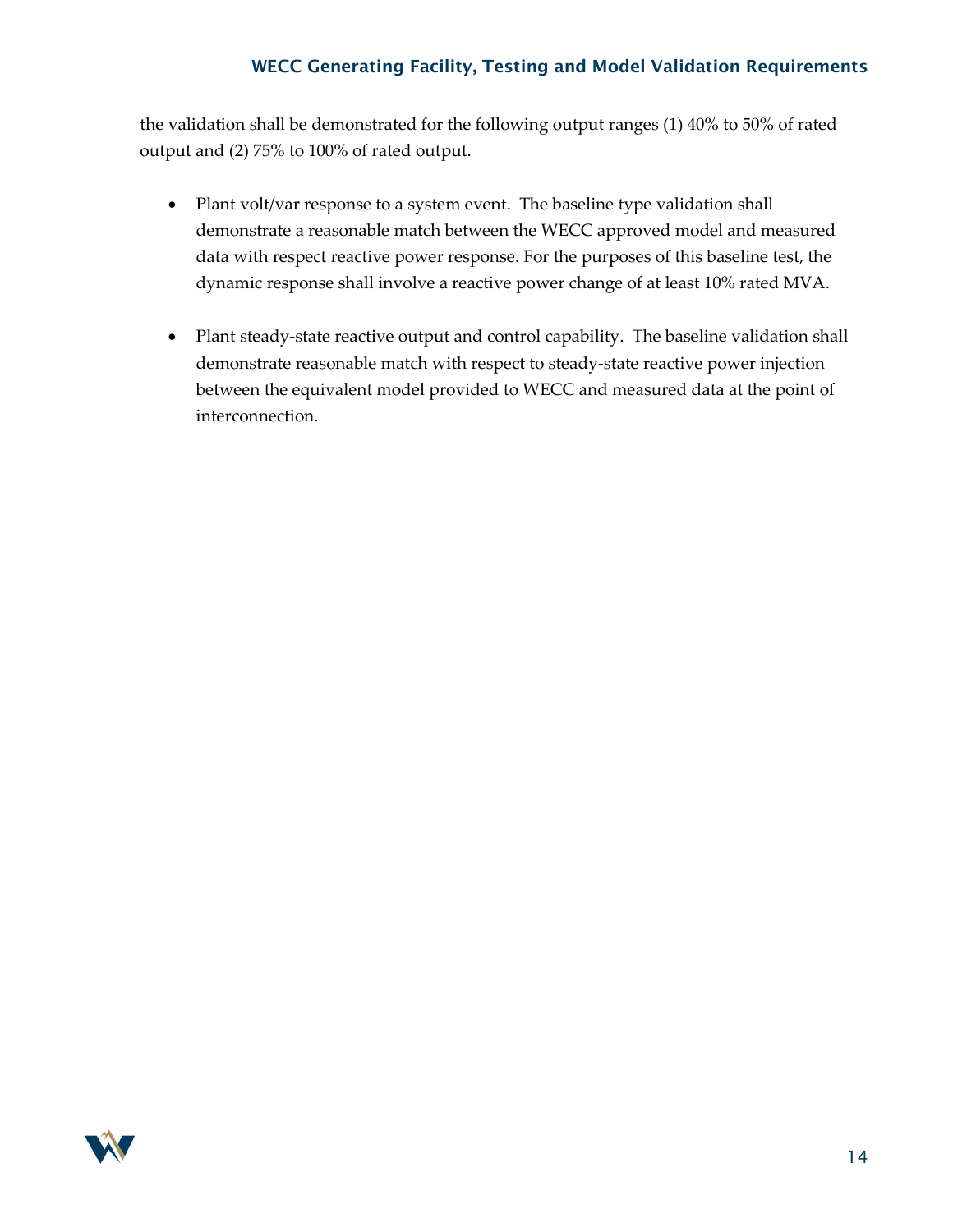# <span id="page-14-0"></span>Appendix C: Generating Facility Data Requirements

The following table summarizes the sections in this Appendix that apply to synchronous and/or nonsynchronous generating facilities.

| <b>Section</b> |                                                         | Synchronous         | Non-                |
|----------------|---------------------------------------------------------|---------------------|---------------------|
|                |                                                         |                     | Synchronous         |
| $\mathbf{1}$   | Principal one-line electrical diagram of the generating | $\chi$              | $\chi$              |
|                | facility                                                |                     |                     |
| $\overline{2}$ | Generator Data                                          | $\boldsymbol{\chi}$ | $\chi$              |
| 2.1            | Synchronous Generator Data                              | $\overline{X}$      |                     |
| 2.2            | Non-Synchronous Generator Data                          |                     | $\chi$              |
| 2.3            | Generator Excitation System Data                        | $\boldsymbol{\chi}$ | $\chi$              |
| 2.3.1          | Synchronous Exciter and Voltage Regulator               | $\chi$              |                     |
| 2.3.2          | Non-Synchronous Generator Excitation System Data        |                     | X                   |
| 2.3.3          | Line Drop Compensation/Reactive Current Compensation    | $\chi$              | $\chi$              |
| 2.3.4          | Power System Stabilizer                                 | X                   |                     |
| 2.3.5          | Over-Excitation Limiter (OEL)                           | $\chi$              | X                   |
| 2.3.6          | Under-Excitation Limiter (UEL)                          | $\chi$              | $\chi$              |
| 2.3.7          | <b>Stator Current Limiter</b>                           | $\overline{X}$      |                     |
| 2.3.8          | High Voltage Bus Controllers, VAR limiters and Power    | $\mathsf X$         | X                   |
|                | factor controllers                                      |                     |                     |
| 2.4            | <b>Synchronous Generator Reactive Capability Curves</b> | X                   |                     |
| 2.5            | Non-Synchronous Generator Reactive Capability Curves    |                     | $\boldsymbol{\chi}$ |
| $\mathfrak{Z}$ | Turbine-Governor Data                                   | X                   | $\boldsymbol{\chi}$ |
| 3.1            | Hydro-turbine generators                                | $\chi$              |                     |
| 3.2            | Steam-Turbine                                           | $\chi$              |                     |
| 3.3            | <b>Gas Turbines</b>                                     | $\chi$              |                     |
| 3.4            | For Combined Cycle Plants                               | $\chi$              |                     |
| 3.5            | <b>Wind Turbines</b>                                    |                     | $\chi$              |
| 3.6            | Generators without WECC-approved models                 | $\chi$              | $\chi$              |
| $\overline{4}$ | <b>Power Plant Controls</b>                             | $\chi$              | $\boldsymbol{\chi}$ |
| 4.1            | Load or MW controller                                   | $\chi$              | $\chi$              |
| 4.2            | <b>Reactive Power Controller</b>                        | X                   | $\boldsymbol{\chi}$ |
| 5              | Transformers                                            | X                   | X                   |
| 5.1            | <b>Transformer Data</b>                                 | $\chi$              | $\chi$              |
| 5.2            | Transformer(s) between Collector and Generator          |                     | $\chi$              |
| 6              | Line Data                                               | $\chi$              | $\chi$              |
| 6.1            | <b>Transmission Line Data</b>                           | $\boldsymbol{\chi}$ | $\chi$              |
| 6.2            | Collector System Equivalence                            |                     | $\chi$              |
| $\overline{7}$ | Auxiliary Load                                          | $\boldsymbol{X}$    | $\chi$              |

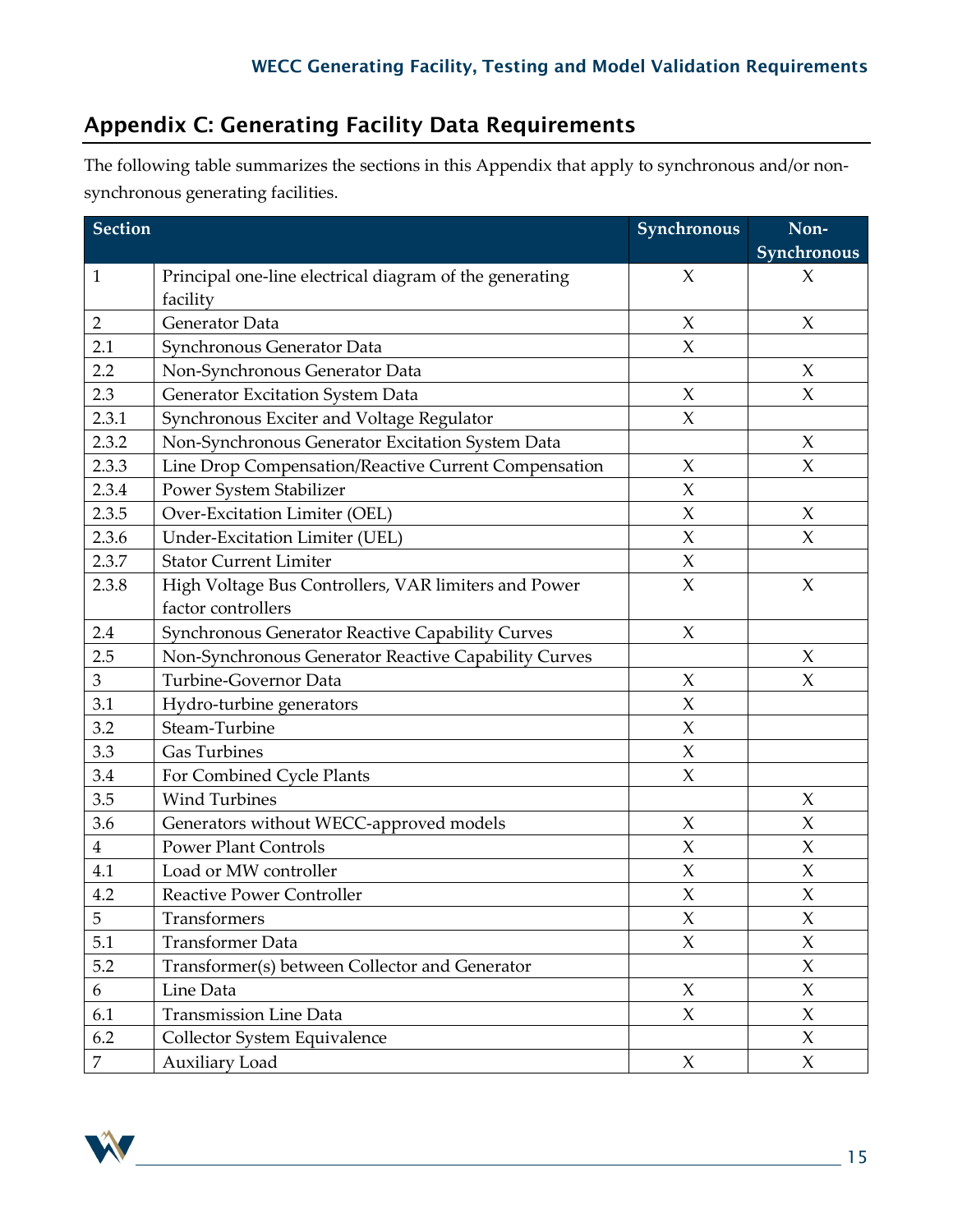#### 1. Principal one-line electrical diagram of the generating facility

Provide a principal one-line diagram of the generating facility, identifying individual generating units, transformers (main step-up, unit auxiliaries, excitation source), transmission lines associated with the generation facility, station service loads, and any other relevant electrical equipment (e.g. power-factor capacitors, static var compensators).

### 2. Generating Unit Data

Label the generating unit number or identifier in the plant diagram.

#### 2.1. Synchronous Generator Data

- Provide synchronous generator nameplate data, including rated MVA, kV, stator Amps, power factor, RPM, exciter voltage, rotor Amps.
- Provide a completed data form for the corresponding WECC-approved model (document "WECC Approved Models"), which includes but not limited to the following generator parameters:

| Impedance Data in per unit on machine rated MVA and kV       |          |  |  |  |  |
|--------------------------------------------------------------|----------|--|--|--|--|
| Synchronous direct axis reactance – unsaturated              | Xdi      |  |  |  |  |
| Synchronous quadrature axis reactance-unsaturated            | Xqi      |  |  |  |  |
| Transient direct axis reactance - unsaturated                | X'di     |  |  |  |  |
| Transient quadrature axis reactance – unsaturated $(*)$      | $X'$ qi  |  |  |  |  |
| Subtransient direct axis reactance - unsaturated             | X"di     |  |  |  |  |
| Subtransient quadrature axis reactance – unsaturated $(*)$   | $X''$ qi |  |  |  |  |
| Leakage reactance                                            | Xl       |  |  |  |  |
| Positive sequence resistance                                 | Ra       |  |  |  |  |
| <b>Field Time Constants</b>                                  |          |  |  |  |  |
| Open circuit transient time constant – direct axis           | T'do     |  |  |  |  |
| Open circuit transient time constant – quadrature axis $(*)$ | T'qo     |  |  |  |  |
| Open circuit subtransient time constant – direct axis        | T"do     |  |  |  |  |
| Open circuit subtransient time constant-quadrature axis      | $T''$ qo |  |  |  |  |
| Combined Turbine-Generator(-Exciter) Inertia                 |          |  |  |  |  |
| Inertia Constant                                             | Н        |  |  |  |  |
| <b>Open-Circuit Saturation</b>                               |          |  |  |  |  |
| Saturation at 1.0 pu generator voltage                       | S1.0     |  |  |  |  |
| Saturation at 1.2 pu generator voltage                       | S1.2     |  |  |  |  |

(\*) not required for salient pole generators

- Provide generator open circuit saturation curve with air-gap line.
- Air gap field current at rated generator voltage \_\_\_\_\_\_\_\_\_\_\_\_\_\_\_\_\_ Amps
- Measured field winding resistance \_\_\_\_\_\_\_\_\_ Ohms

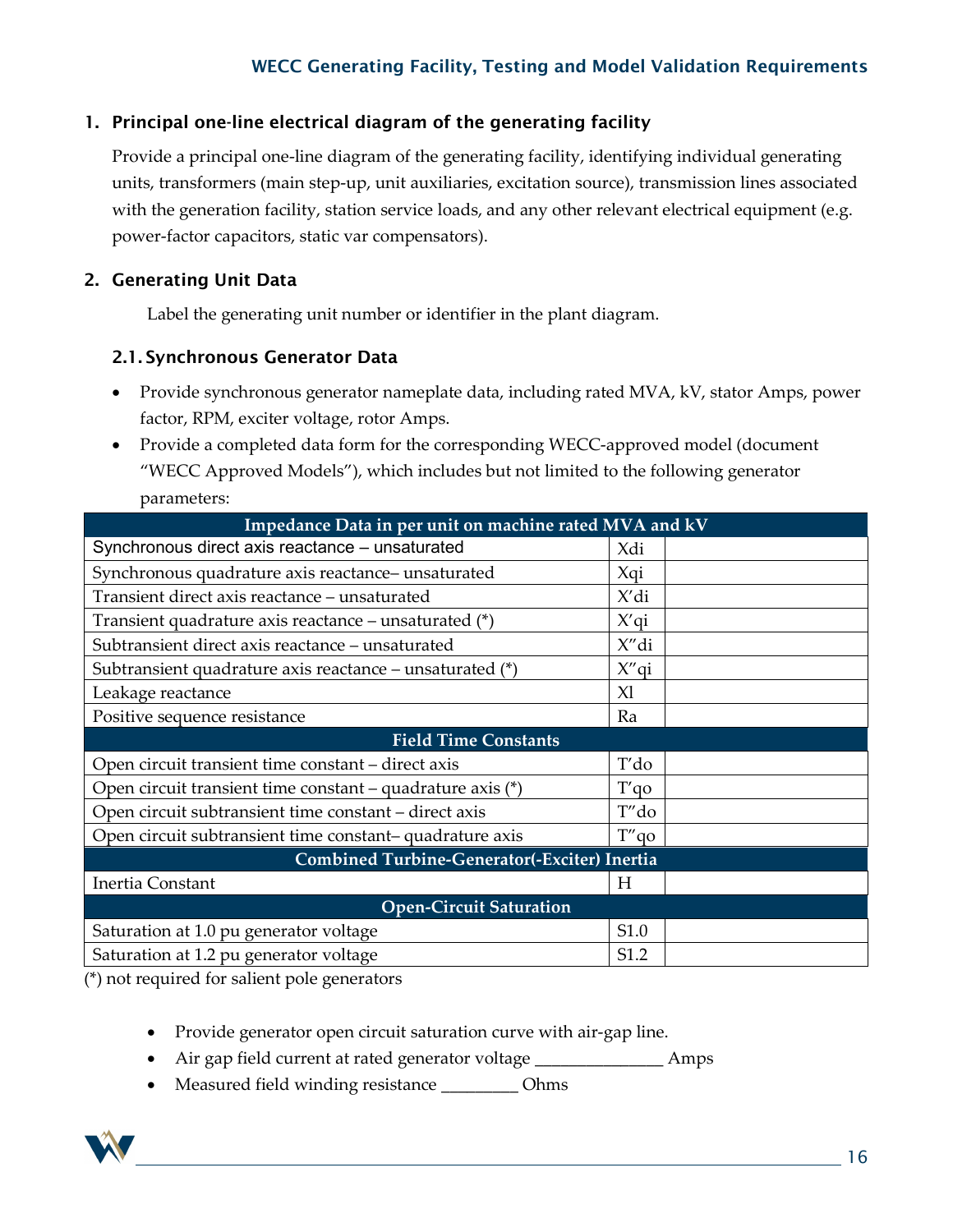• Field winding temperature or generator hot air/gas temperature at which the field winding resistance was measured  $\underline{\hspace{1cm}}$   $\circ$ C

#### 2.2. Non-Synchronous Generator Data (e.g. Wind, Photovoltaic)

- Provide generator type and manufacturer.
- Provide generator nameplate data, including rated MVA, kV, stator Amps, power factor, RPM.
- Provide generator data equivalence.
- Provide a completed data form for the corresponding WECC-approved model (document "WECC Approved Models").

## 2.3. Generator Excitation System Data

## 2.3.1. Synchronous Exciter and Voltage Regulator

- Excitation system type (static, ac rotating, brushless, dc generator, etc) and manufacturer.
- Provide nameplate information on excitation equipment (such as excitation transformer in static exciters, dc generator and amplidyne in dc rotating exciters, main and pilot ac generators in ac rotating exciters).
- Voltage regulator type and manufacturer (e.g., GE EX 2100, ABB Unitrol-F, etc).
- Provide a completed data form for the corresponding WECC-approved model (document "WECC Approved Models").

## 2.3.2. Non-Synchronous Generator Excitation System Data (e.g. Wind, Photovoltaic)

• Provide a completed data form for the corresponding WECC-approved model (document "WECC Approved Models").

#### 2.3.3. Line Drop Compensation/Reactive Current Compensation

• Indicate whether the voltage regulator has a line drop compensation or reactive current compensation, and provide settings in per unit on machine rated MVA and kV.

#### 2.3.4. Power System Stabilizer (Synchronous only)

- PSS type and manufacturer (e.g., GE EX2000, Basler)
- Provide a completed data form for the corresponding WECC-approved model (document "WECC Approved Models").

## 2.3.5. Over-Excitation Limiter (OEL)

- Indicate OEL type and manufacturer.
- Describe OEL time characteristic (definite time, inverse time).
- Provide pickup vs. time characteristic curve.

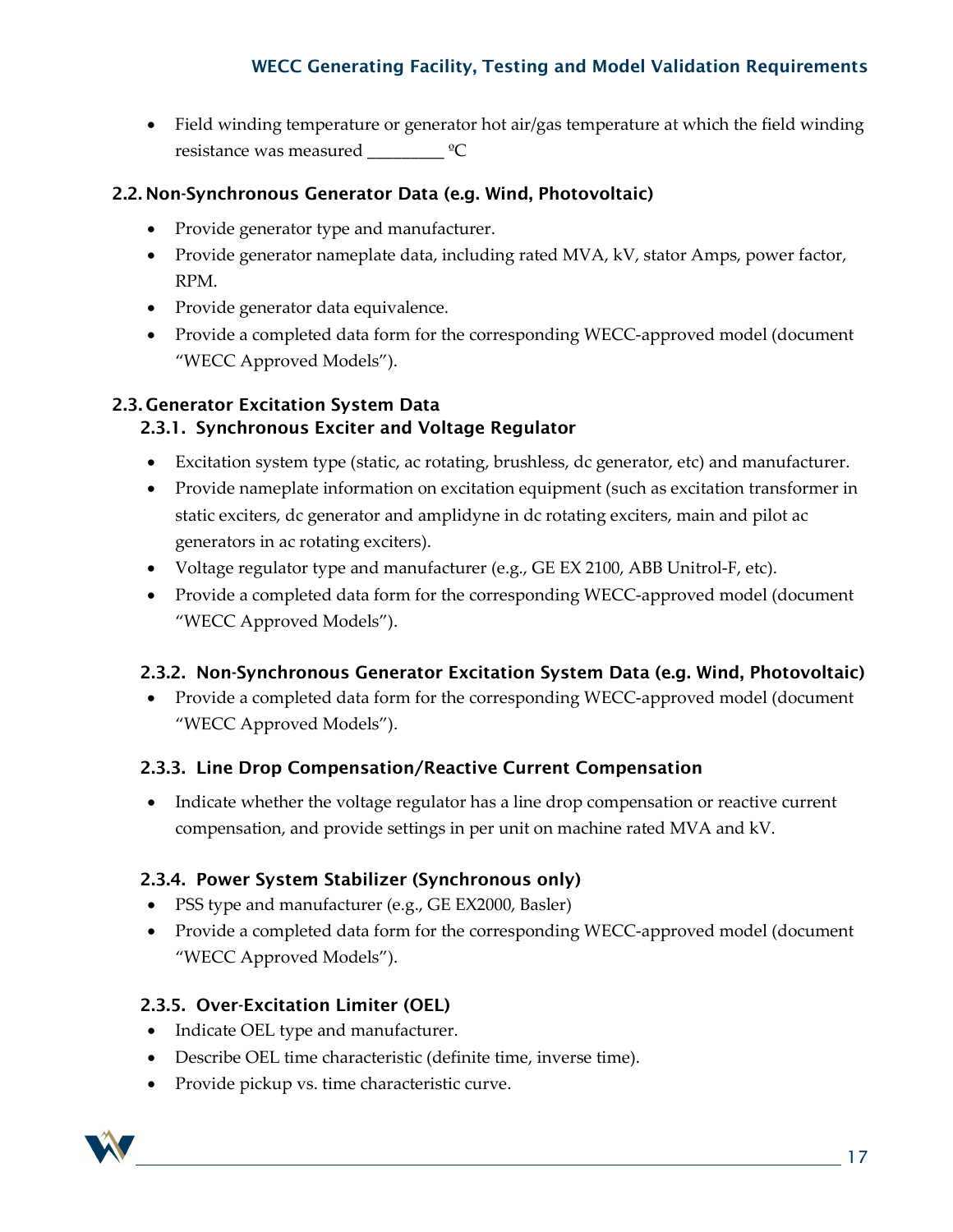- Describe OEL actions (e.g., reduce field current below continuous current rating, trip voltage regulator into manual field current control, trip the generator.)
- Provide a completed data form for the corresponding WECC-approved model (document "WECC Approved Models").

### 2.3.6. Under-Excitation Limiter (UEL)

- Provide fullest available information on UEL.
- UEL type (conventional or voltage sensitive, PQ-limiter, etc).
- Describe UEL actions.
- Provide limit settings as a curve of real and reactive power.
- Provide a completed data form for the corresponding WECC-approved model (document "WECC Approved Models").

## 2.3.7. Stator Current Limiter (Synchronous only)

- Is a stator current limiter incorporated into the excitation system?
- Provide fullest available information on stator current limiter.
- Provide a completed data form for the corresponding WECC-approved model (document "WECC Approved Models").

## 2.3.8. High Voltage Bus Controllers, VAR limiters and Power factor controllers

- Provide fullest available information on these controllers.
- Indicate which of these controllers are active in normal operation.
- Provide a completed data form for the corresponding WECC-approved model (document "WECC Approved Models").

## 2.4. Synchronous Generator Reactive Capability and 'V' Curves

- Continuous field current rating \_\_\_\_\_\_\_\_\_\_\_\_ Amps
- For hydrogen-cooled generators, indicate hydrogen pressure during normal operating conditions \_\_\_\_\_\_ psi.
- Provide machine reactive capability curves at rated voltage and nominal hydrogen pressure).
- Superimpose generator control, limiter and protection curves on the machine reactive capability curve.
- Define the operating reactive capability of the generator.
- Provide information on reactive power limits implemented by plant or unit supervisory controls (e.g. plant DCS, GE Mark V/ Mark VI / Ovation, GDACS).

## 2.5. Non-Synchronous Generator Reactive Capability Curves (e.g. Wind, Photovoltaic)

• Provide machine reactive capability curves.

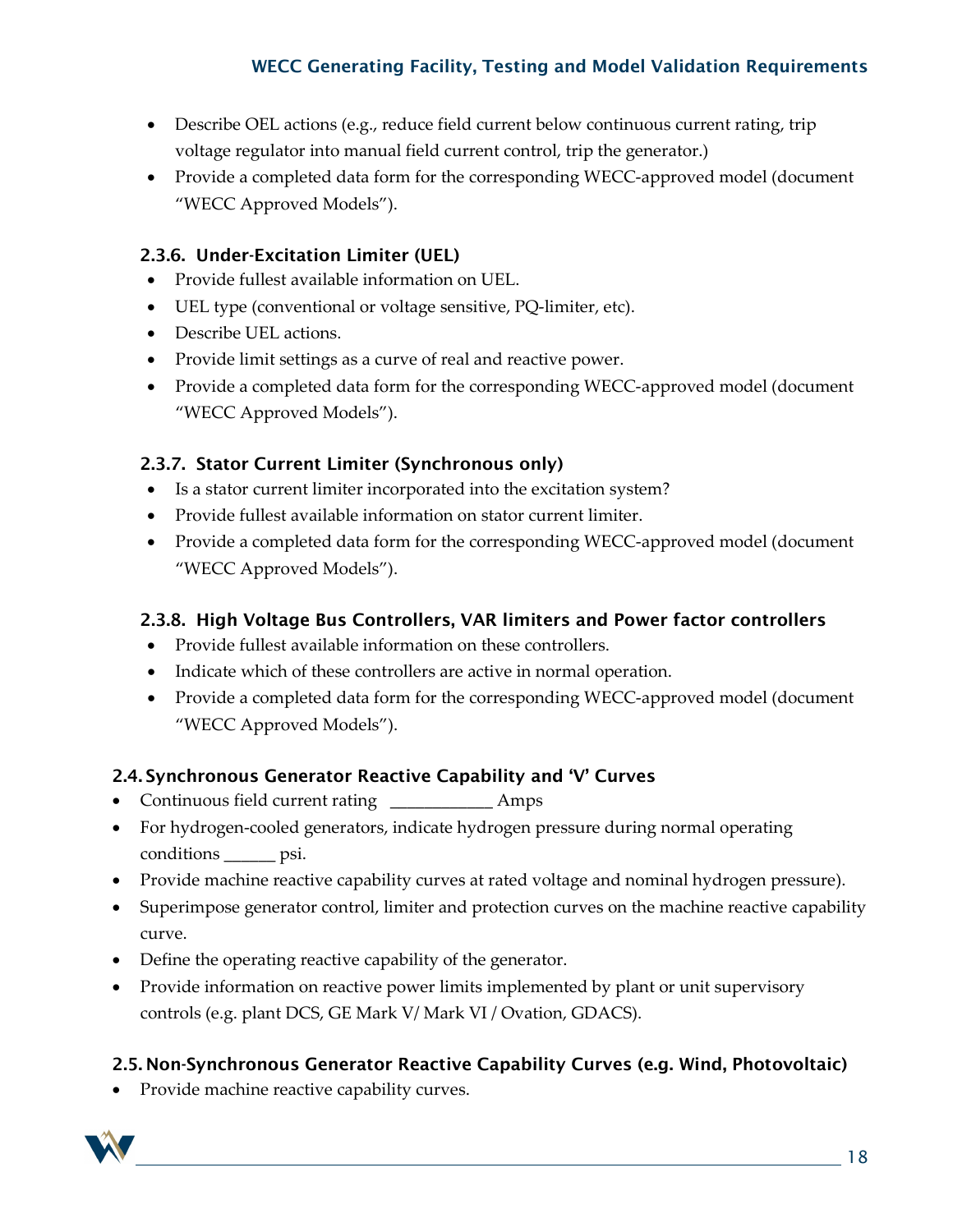- Define the operating reactive capability of the generator equivalent.
- Provide information on reactive power limits implemented by plant or unit supervisory controls.

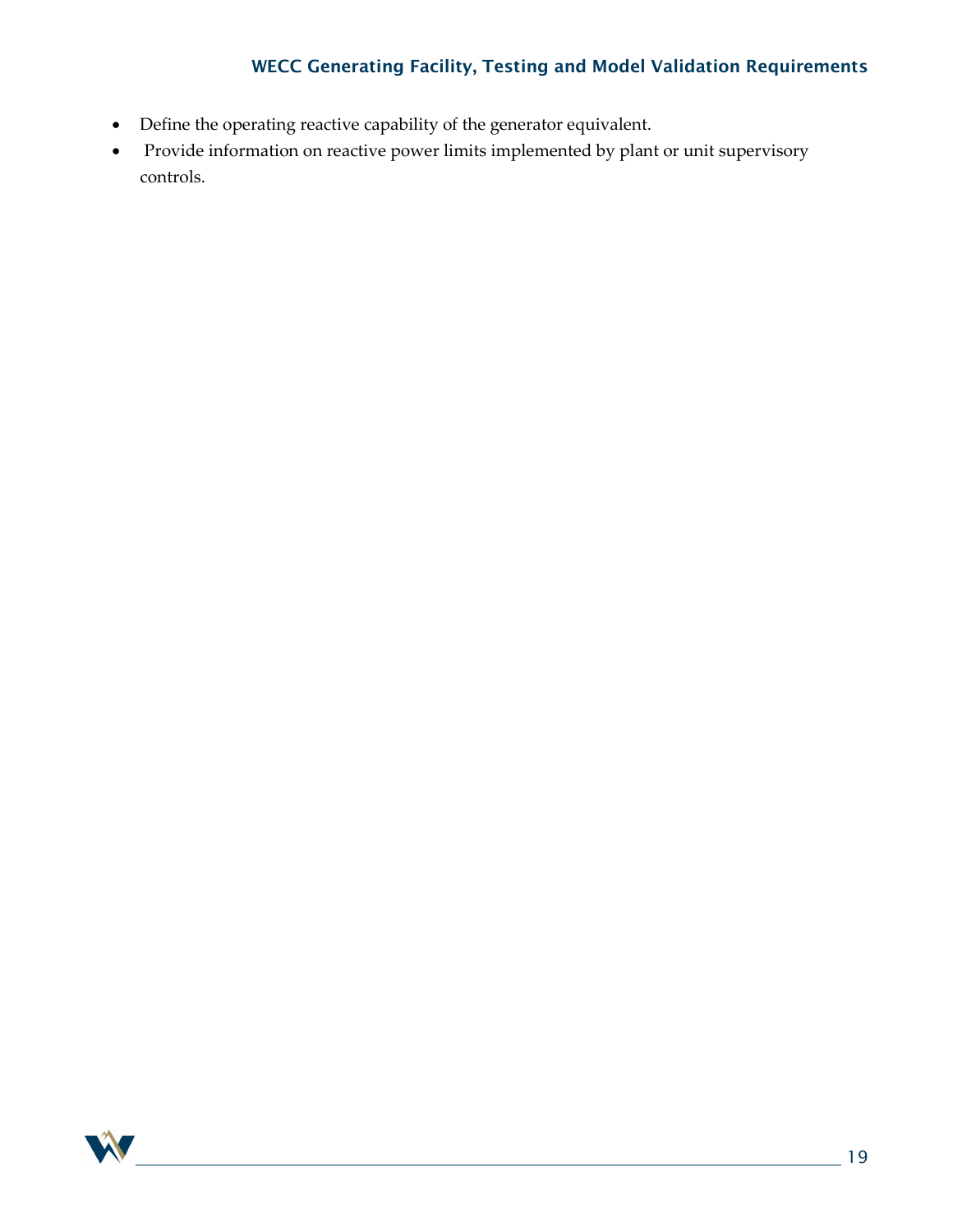## 3. Turbine-Governor Data

## 3.1. Hydro-turbine generators

- Turbine type (e.g., Francis, Kaplan, Pelton).
- Nominal head ft
- Typical range of operating heads \_\_\_\_\_\_ ft.
- Turbine capacity at full gate opening, nominal head \_\_\_\_\_\_\_\_\_\_\_ MW.
- Turbine capacity at full gate opening, minimum head \_\_\_\_\_\_\_\_\_\_\_ MW.
- Turbine capacity at full gate opening, maximum head \_\_\_\_\_\_\_\_\_\_\_ MW.
- Provide the "Power versus Gate Position" characteristic at expected operating heads (for Kaplan turbines with blade on the cam). For Kaplan turbines, provide the "Blade angle versus Gate Position" characteristic at expected operating heads.
- Provide contact information for a person for reference regarding hydraulic profile of the plant.
- Water inertia starting time Tw \_\_\_\_\_\_\_\_\_\_ sec.
- Hydro governor type (e.g. Asea analog electronic, Woodward dash-pot, Woodward 505H, Voest Alpine electronic).
- Provide a completed data form for the corresponding WECC-approved models (document "WECC Approved Models").
- For Kaplan turbines, provide block diagram with relevant data for a blade controller.

## 3.2. Steam-Turbine

- Boiler type (drum-type or once through) \_\_\_\_\_\_\_\_\_\_\_\_\_\_\_\_\_\_\_
- Normal fuel type (coal, oil, gas, other) \_\_\_\_\_\_\_\_\_\_\_\_\_\_\_\_\_\_\_\_\_
- Indicate whether the turbine is tandem-compound or cross-compound.
- Turbine capacity at rated steam throttle pressure, full valve opening \_\_\_\_\_\_\_\_\_\_\_\_ MW
- Rated steam pressure (HP) \_\_\_\_\_\_\_\_\_\_\_\_\_\_\_\_\_\_\_\_ psi
- Governor type and manufacturer
- Boiler controller type and manufacturer
- Describe the normal turbine control and operating practice (base loaded, turbine follow, boiler follow, coordinated controller, sliding pressure, etc).
- Provide a completed data form for the corresponding WECC-approved models (document "WECC Approved Models").

## 3.3. Gas Turbines

- Gas turbine type and manufacturer (e.g. GE Frame 7, W-501, GE LM6000, etc)
- Provide the maximum turbine output as a function of ambient temperature.

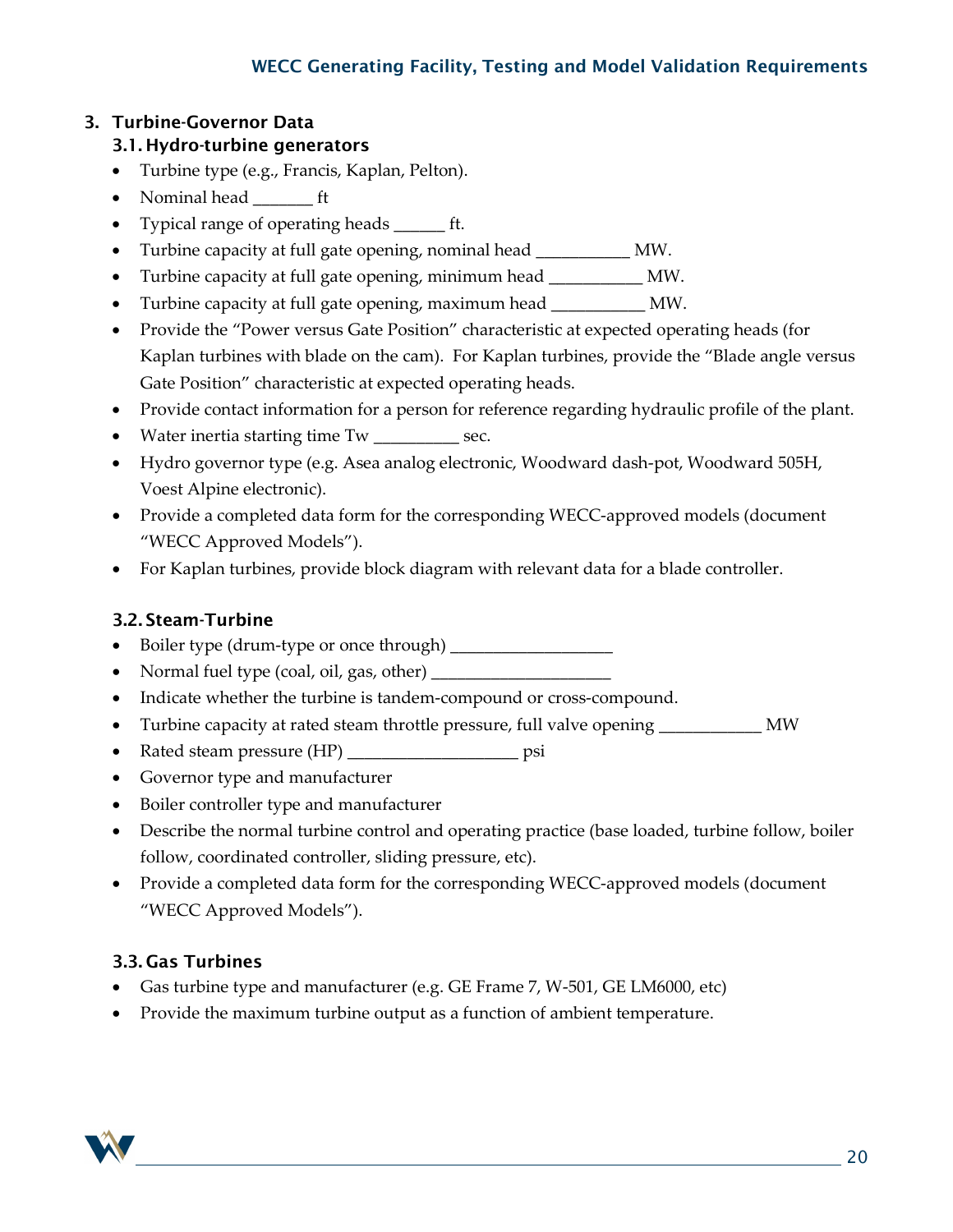## 3.4. For Combined Cycle Plants

- If the plant has a steam cycle, describe how steam is used from a heat recovery steam generator (HRSG), e.g.
- all steam is used by a steam-turbine generator, or
- 40% of steam is for industrial use, or
- the project is using supplementary duct firing, all steam is used by a steam-turbine generator
- Provide a completed data form for the WECC-approved models (document "WECC Approved Models.").

## 3.5. Wind Turbines

• Provide a completed data form for the corresponding WECC-approved model (document "WECC Approved Models").

## 3.6. Generators without WECC-approved models

• Provide a description of the operational characteristics.

## 4. Power Plant Controls (e.g. GE Mark V, Ovation, etc) 4.1. Load or MW controller

- Indicate whether the plant has an active load controller (e.g. Process Coordinated Controller).
- Describe load controller functions:
- Does it keep the MW output of the plant at a specified set-point?
- Does it have a frequency bias and dead-band?
- Provide recordings of plant response to system frequency excursions, if available.
- Provide information on AGC capability, maximum ramp rates (up and down), and ranges (low and high). Provide ramp rate recordings, if available.

## 4.2. Reactive Power Controller

- Indicate whether the plant has any reactive power controller (high-side voltage controller, reactive power balancing among units, etc).
- Describe the reactive power controller functions:
	- o Does the controller balance reactive power among generators in the plant?
	- o Does the controller perform high-side voltage control automatically and how fast it starts and completes response?
	- $\circ$  Does the controller limit generator terminal voltage (e.g. +/-5% of nominal)?
- Provide SCADA recordings of plant response to system voltage deviations, if available, showing the effect of the plant reactive power controller.

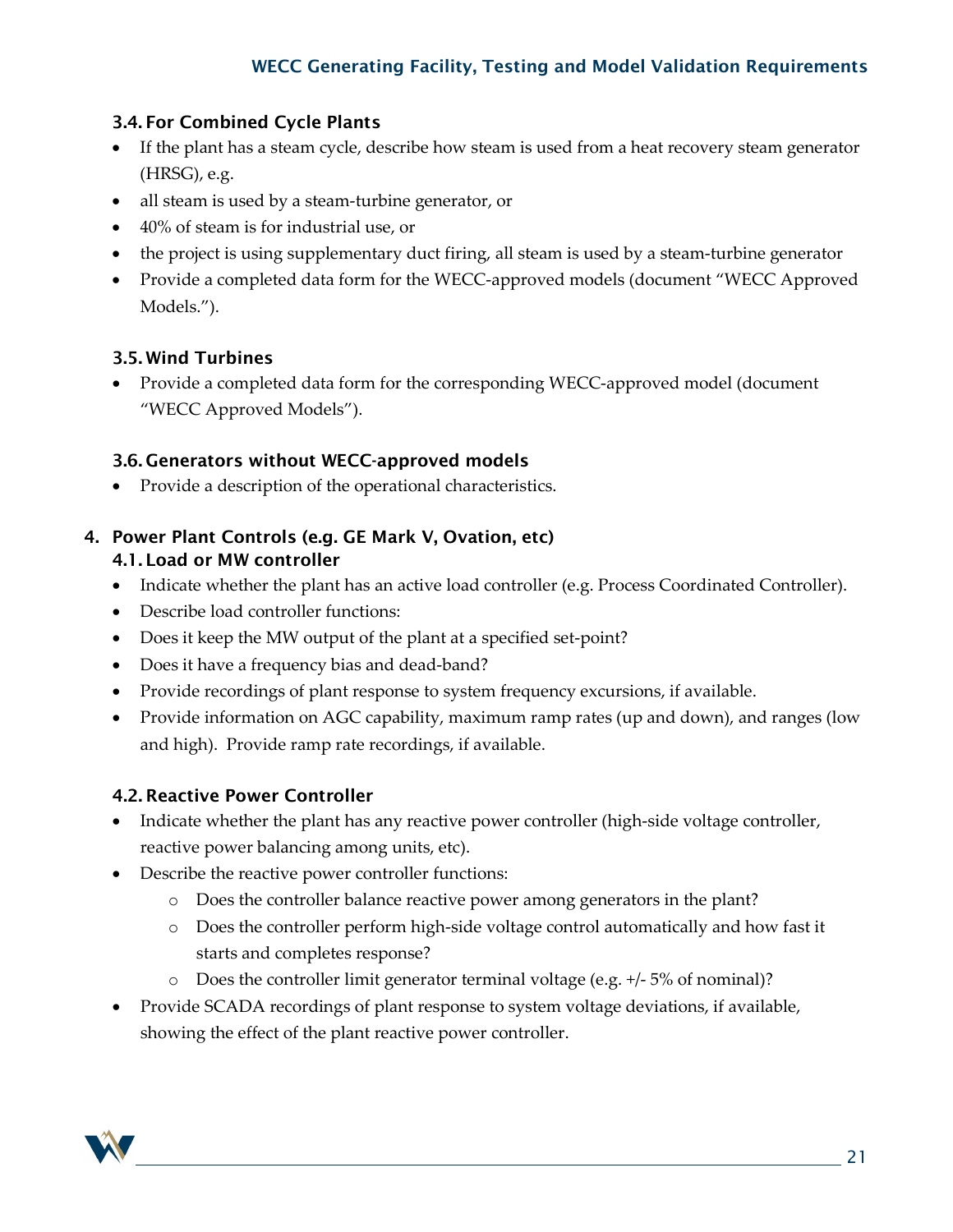## 5. Transformers

## 5.1. Transformer Data

- Provide the following information for each of the transformers identified in the principal oneline diagram of the generating facility, and provide a picture of each nameplate.
- Application (GSU/CSU/LT): \_\_\_\_\_\_\_\_\_\_\_\_\_\_\_\_\_
- Transformer Type (three 1-phase or one 3-phase): \_\_\_\_\_\_\_\_\_\_\_\_\_\_\_\_\_\_\_\_\_\_\_\_\_\_\_\_\_
- Number of Windings (2 or 3): \_\_\_\_\_\_\_\_\_\_\_\_\_\_\_\_
- Indicate whether the unit is an autotransformer: \_\_\_\_\_\_\_\_\_\_\_
- Note: Subsequent data in rows identified with asterisk (\*) are required only for 3-winding transformers

#### Winding Data:

| Winding            | Nominal | Configuration         | Transformer  | Nameplate MVA Ratings (for       |  |
|--------------------|---------|-----------------------|--------------|----------------------------------|--|
|                    |         |                       | Type         | single-phase, provide individual |  |
|                    |         |                       |              | transformer rating)              |  |
|                    |         |                       |              | Above each column also indicate  |  |
|                    |         |                       | Single or 3- | cooling type (e.g. OA, FA, FO,   |  |
|                    | [kV]    | [ $\Delta$ , Y, Ygrd] | phase        | FOA, ONAN)                       |  |
|                    |         |                       |              |                                  |  |
| Primary - H        |         |                       |              |                                  |  |
| Secondary $-X$     |         |                       |              |                                  |  |
| $(*)$ Tertiary or  |         |                       |              |                                  |  |
| $(Secondary2) - Y$ |         |                       |              |                                  |  |

Impedance Data (base MVA= \_\_\_\_\_\_, base kV= \_\_\_\_\_ ):

| Windings     | $\mathbf{v}$ | R0 | $\chi_{0}$ |
|--------------|--------------|----|------------|
| $H$ to $X$   |              |    |            |
| $(*)$ H to Y |              |    |            |
| $(*)$ X to Y |              |    |            |

No-Load Taps (put "X" in the "Operating Tap" column next to the operating tap):

|   | Primary - H   | $Primary -$ | Secondary - $X$   Secondary                   | Secondary – Y         | Secondary  |
|---|---------------|-------------|-----------------------------------------------|-----------------------|------------|
|   | Operating Tap | H in kV     | Operating Tap $\vert -X \text{ in } kV \vert$ | Operating Tap $\vert$ | $-Y$ in kV |
|   |               |             |                                               |                       |            |
|   |               |             |                                               |                       |            |
| 3 |               |             |                                               |                       |            |
| 4 |               |             |                                               |                       |            |
| 5 |               |             |                                               |                       |            |

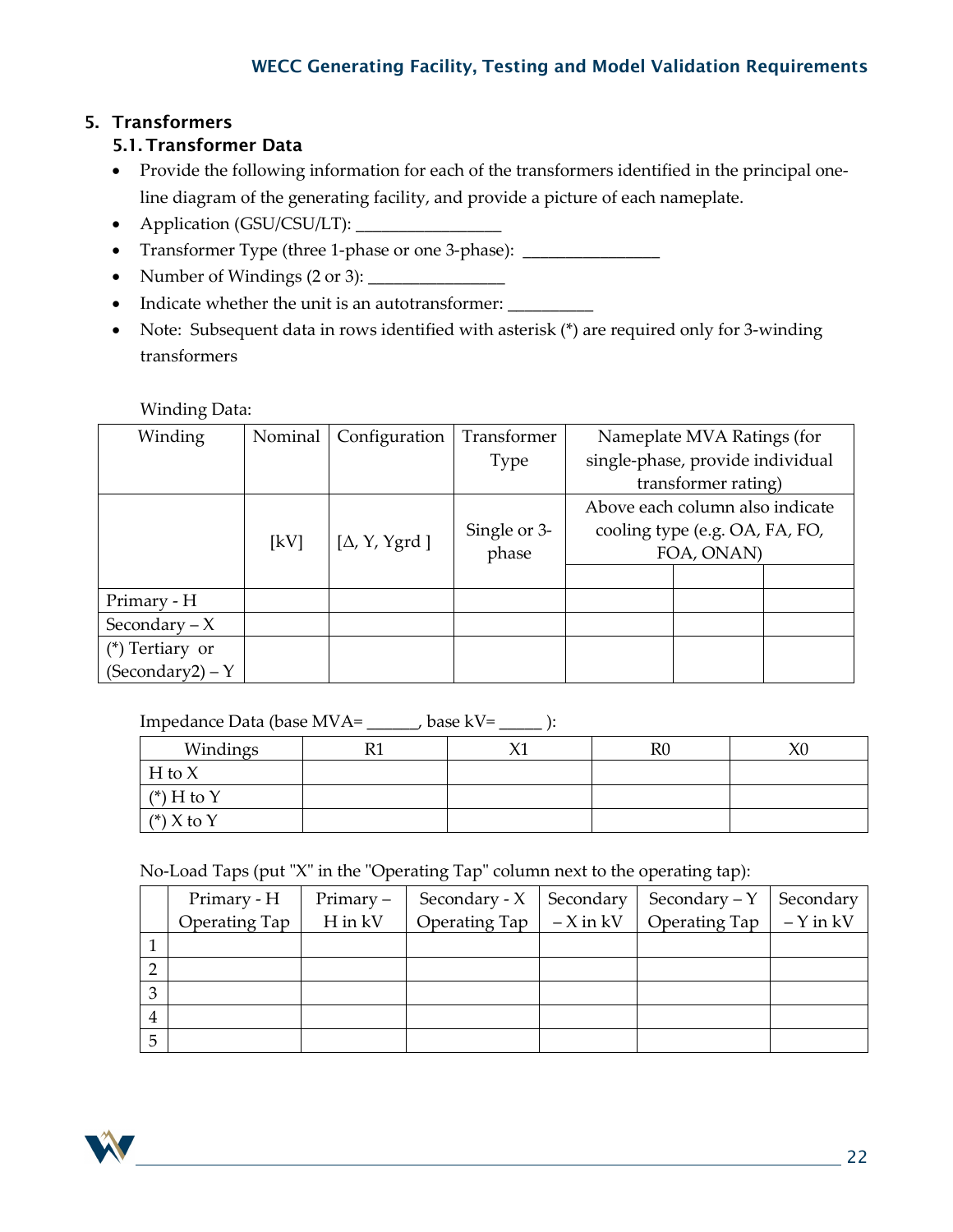Load-Tap Changer:

| Tap Changer  | Tap Range [kV or Percent] |           |           |              |  |
|--------------|---------------------------|-----------|-----------|--------------|--|
| winding      |                           | Taps Down | Taps Up   |              |  |
| (H, X, or Y) | No. of Steps<br>Step size |           | Step size | No. of Steps |  |
|              |                           |           |           |              |  |

For on-load tap changers, specify the following:

- Regulated voltage: \_\_\_\_\_\_\_\_\_\_\_\_ percent, or Volts
- Controlled bus: \_\_\_\_\_\_\_\_\_\_\_\_
- Dead-band: \_\_\_\_\_\_\_\_\_\_\_\_ percent, or Volts
- Tap changer time constant: \_\_\_\_\_\_\_\_\_\_\_\_\_ sec

#### 5.2. Transformer(s) between Collector and Generator (e.g. Wind, Photovoltaic)

• Provide the following information for the transformer(s) identified in the principal one-line diagram of the generating facility between the collector system and the generators, and that are being reduced to an equivalent transformer, and provide a picture of the nameplate for one of each unique transformer.

#### Winding Data:

| Winding        |      | Nominal   Configuration | Nameplate MVA Ratings                                                           |  |  |
|----------------|------|-------------------------|---------------------------------------------------------------------------------|--|--|
|                | [kV] | $[\Delta, Y, Y, grd]$   | Above each column also indicate<br>cooling type (e.g. OA, FA, FO,<br><b>FOA</b> |  |  |
| Primary - H    |      |                         |                                                                                 |  |  |
| Secondary $-X$ |      |                         |                                                                                 |  |  |

Impedance Data (base MVA= \_\_\_\_\_\_\_\_\_, base kV= \_\_\_\_\_\_\_\_\_\_):

| T A T<br>- -<br>---<br> | . | .<br>. . | $\mathbf{r}$<br>170 | $\sim$<br>$\sim$ |
|-------------------------|---|----------|---------------------|------------------|
| . .<br>$\sim$ $\sim$    |   |          |                     |                  |

- Provide the equivalent transformer data of the generating facility between the collector system and the generators.
- Number of transformers in the equivalence: \_\_\_\_\_\_\_\_\_\_\_\_\_\_\_\_\_\_\_\_\_\_\_\_\_\_\_\_\_\_\_\_\_\_\_

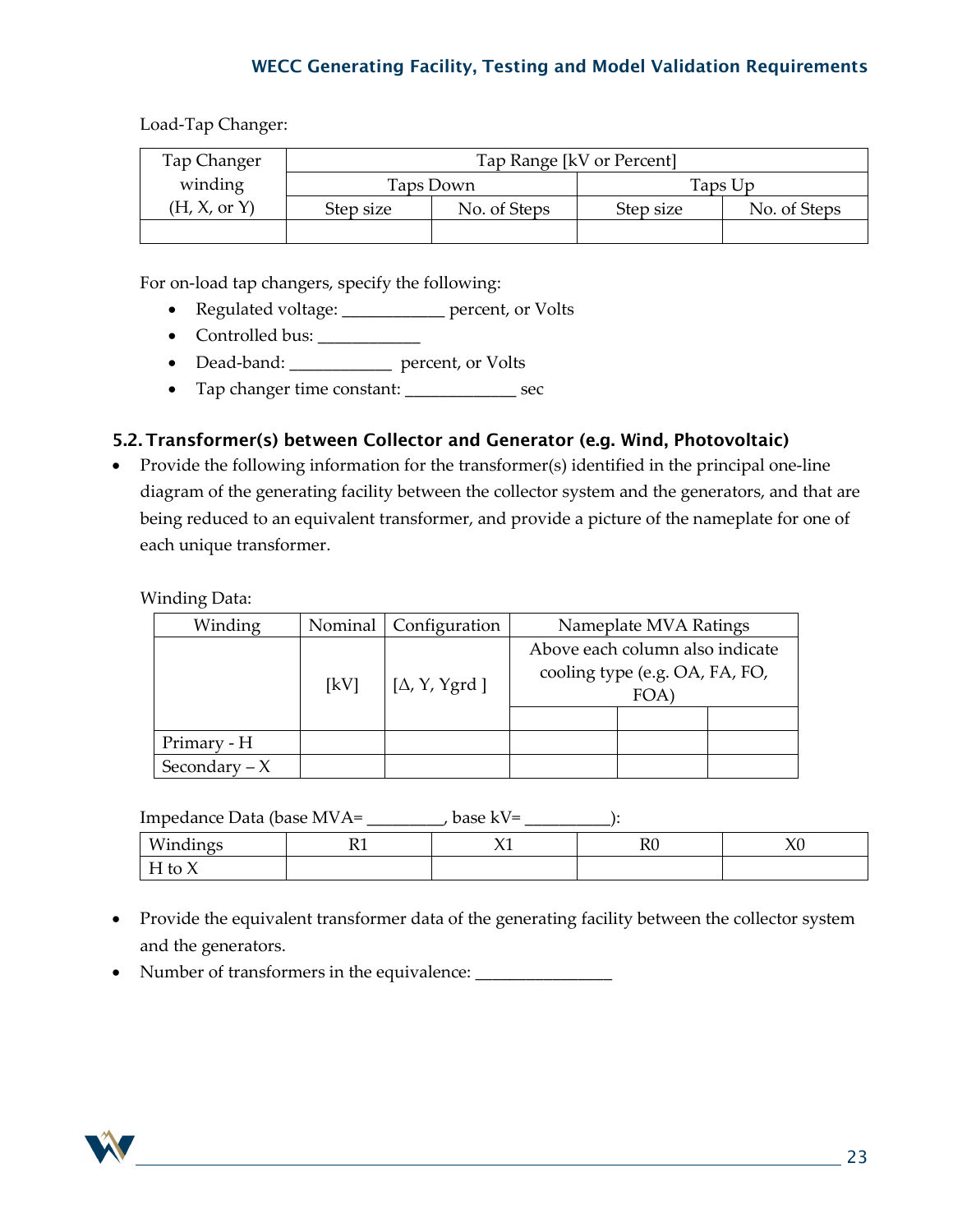| Winding        |      | Nominal   Configuration | Nameplate MVA Ratings                                                                 |  |  |
|----------------|------|-------------------------|---------------------------------------------------------------------------------------|--|--|
|                | [kV] | [ $\Delta$ , Y, Ygrd]   | Above each column also indicate<br>cooling type (e.g. OA, FA, FO,<br>FOA <sup>'</sup> |  |  |
| Primary - H    |      |                         |                                                                                       |  |  |
| Secondary $-X$ |      |                         |                                                                                       |  |  |

Equivalent Transformer Winding Data:

Equivalent Transformer Impedance Data

| (base MVA= | base kV= |    |    |
|------------|----------|----|----|
| Windings   |          | R0 | ΛU |
| $H$ to $X$ |          |    |    |

## 6. Line Data 6.1. Transmission Line Data

Provide the following data for each of the transmission lines identified in the principal one-line diagram of the generating facility:

| Nominal operating voltage, kV          |  |
|----------------------------------------|--|
| Line length, mi                        |  |
| Positive sequence line resistance, pu  |  |
| Positive sequence line reactance, pu   |  |
| Positive sequence line susceptance, pu |  |
| MVA Base for pu values                 |  |
| kV Base for pu values                  |  |

Please indicate whether the line is overhead or underground

## 6.2. Collector System Equivalence (e.g. Wind, Photovoltaic)

Provide the following data for each of the collector system equivalent circuits identified in the principal one-line diagram of the generating facility:

| Nominal operating voltage, kV                    |  |
|--------------------------------------------------|--|
| Percent of line Overhead, %                      |  |
| Percent of line Underground, %                   |  |
| Equivalent Positive sequence line resistance, pu |  |
| Equivalent Positive sequence line reactance, pu  |  |
| Positive sequence line susceptance, pu           |  |
| MVA Base for pu values                           |  |
| kV Base for pu values                            |  |

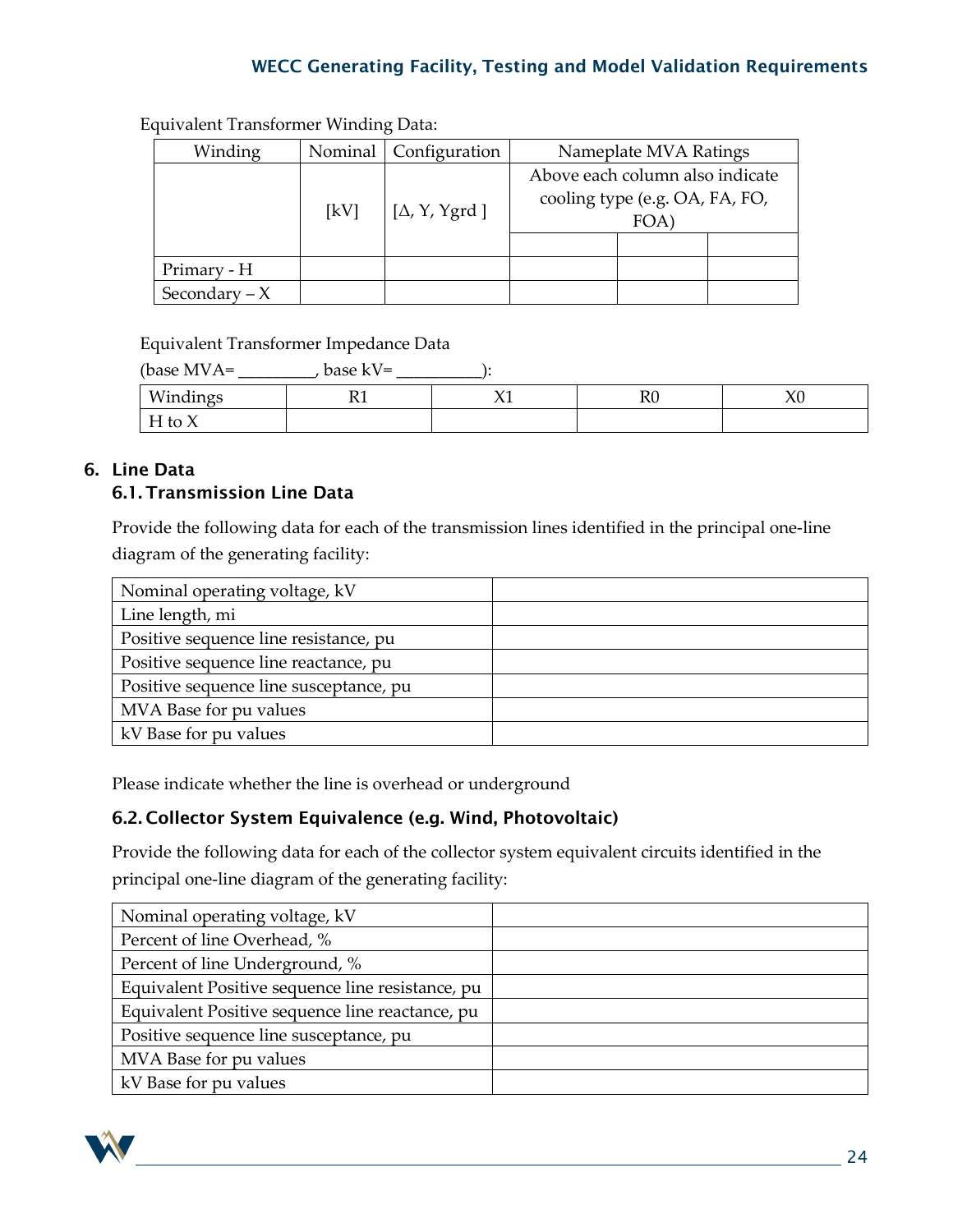### 7. Auxiliary Load

- Provide auxiliary load MW and MVAR at minimum stable and maximum power output.
- Auxiliary load may be identified as any load at utilization voltage less than the transmission system interconnection voltage, including station service load and unit service load.
- Provide a description of where the loads are connected to the system.

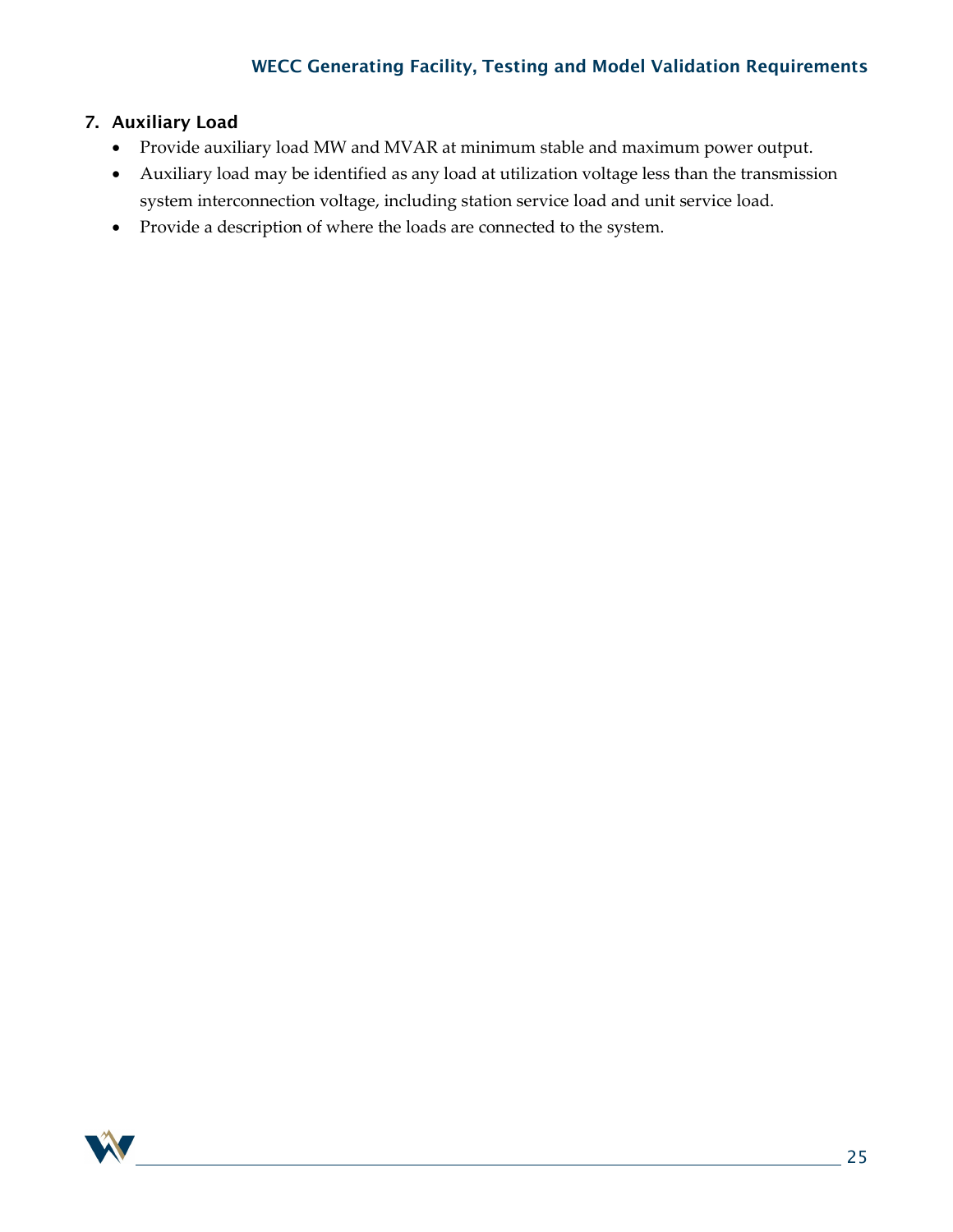# <span id="page-25-0"></span>Appendix D: Guidelines for Over Excitation System Limiter (OEL) and Over Excitation Protection (OEP) Testing

## **Introduction**

This guideline provides detailed information regarding the data necessary for modeling overexcitation limiters in stability programs and test methods.

The purpose of the Overexcitation Limiter (OEL) is to ensure that the thermal capability of the field winding is not exceeded while the automatic voltage regulator is in control. It is important to distinguish between an Overexcitation Limiter and an Overexcitation Protection Device (OEP). While an OEL acts through the voltage regulator to reduce and maintain field current within the capability of the field winding, an OEP serves to remove the voltage regulator from service or trip the generator off line.

## **Data submitted for these devices (OEL or OEP) should include the following:**

- 1. Minimum Pickup Value in per unit. This is the minimum value of field current for which the device will operate (begin timing).
- 2. Maximum Field Current Limit in per unit (if applicable). This is the maximum field current allowable by the device. This is an instantaneous limit or trip.
- 3. Timed Field Current Limit in per unit. This is the field current level after the limiter has taken control or transferred to manual control.
- 4. Time Delay between pickup and limit or trip in seconds for at least 3 different current levels. For a fixed time delay (no inverse-time characteristic), only one value is necessary.
- 5. Whether or not the voltage regulator remains in service, control is transferred to manual, or the unit is tripped when the device operates.

**Test Methods:** Test methods are briefly described below. More details and sample test guidelines, OEL model description and the Per Unit System Description can be found in the program manuals.

- Limits and trips related to overexcited operation should be field checked by tests in which changes are applied to the voltage regulator to drive it to a high or low output within prudence. The high or low output should be allowed to remain in effect until corrected by limiters or trips.
- The pickup levels, time delays, and levels at which the limiters or trips operate should be recorded.
- Limiter and/or trip settings may need to be temporarily changed during testing in order to avoid excessive currents and or voltages.
- Alternatively, limiter or trips can be calibrated while the unit is shut down using conventional relay test techniques. This method is likely to be the preferred method for steam units, since any testing of this sort carries with it the possibility of an unexpected unit trip. However, where

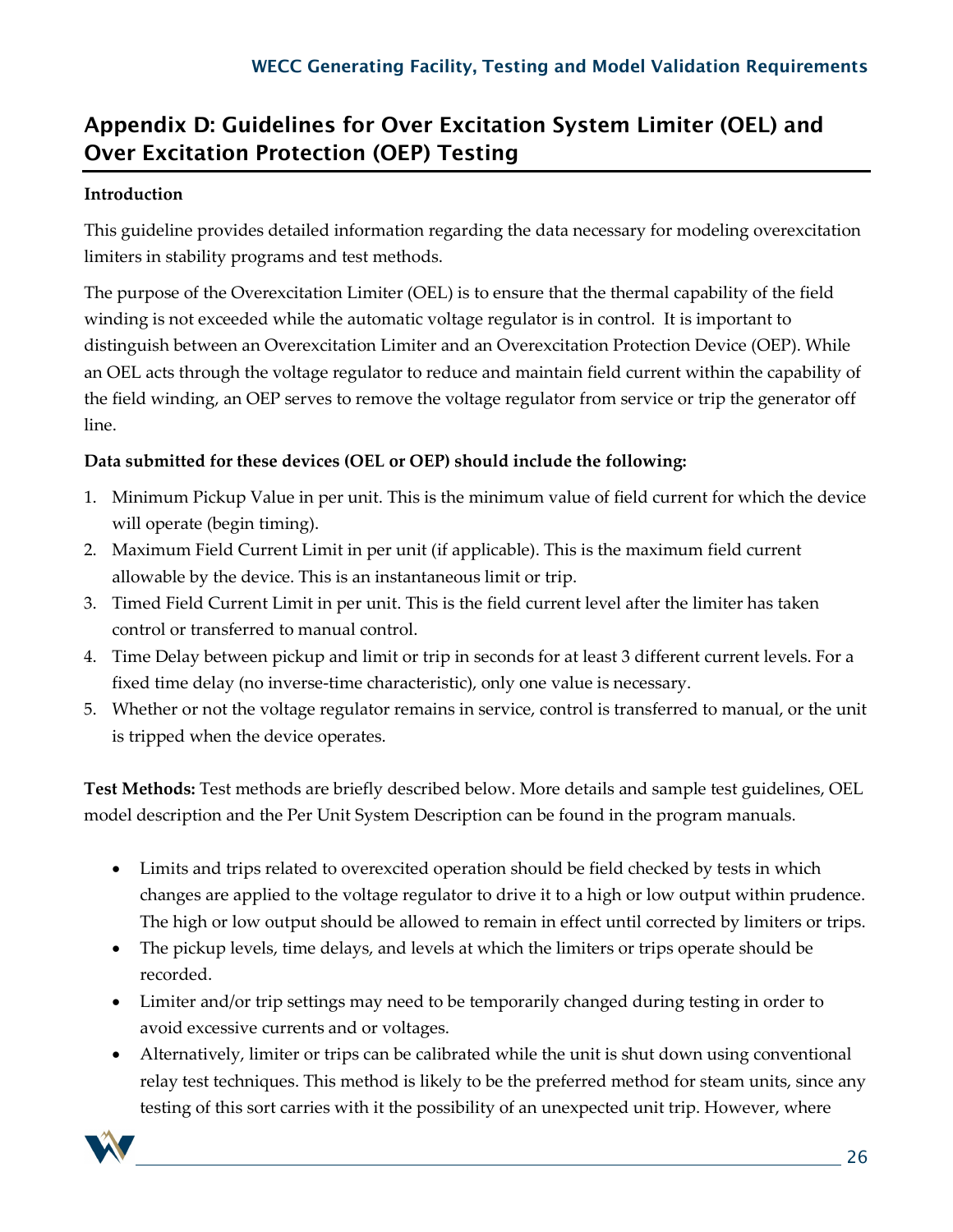practical, limits and trip settings should be determined by challenging the limits in loaded operation. Where appropriate, the limiter and trip elements can be described by graphs and/or tables.

**Example Test Methods:** More details and sample test guidelines are included in the following.

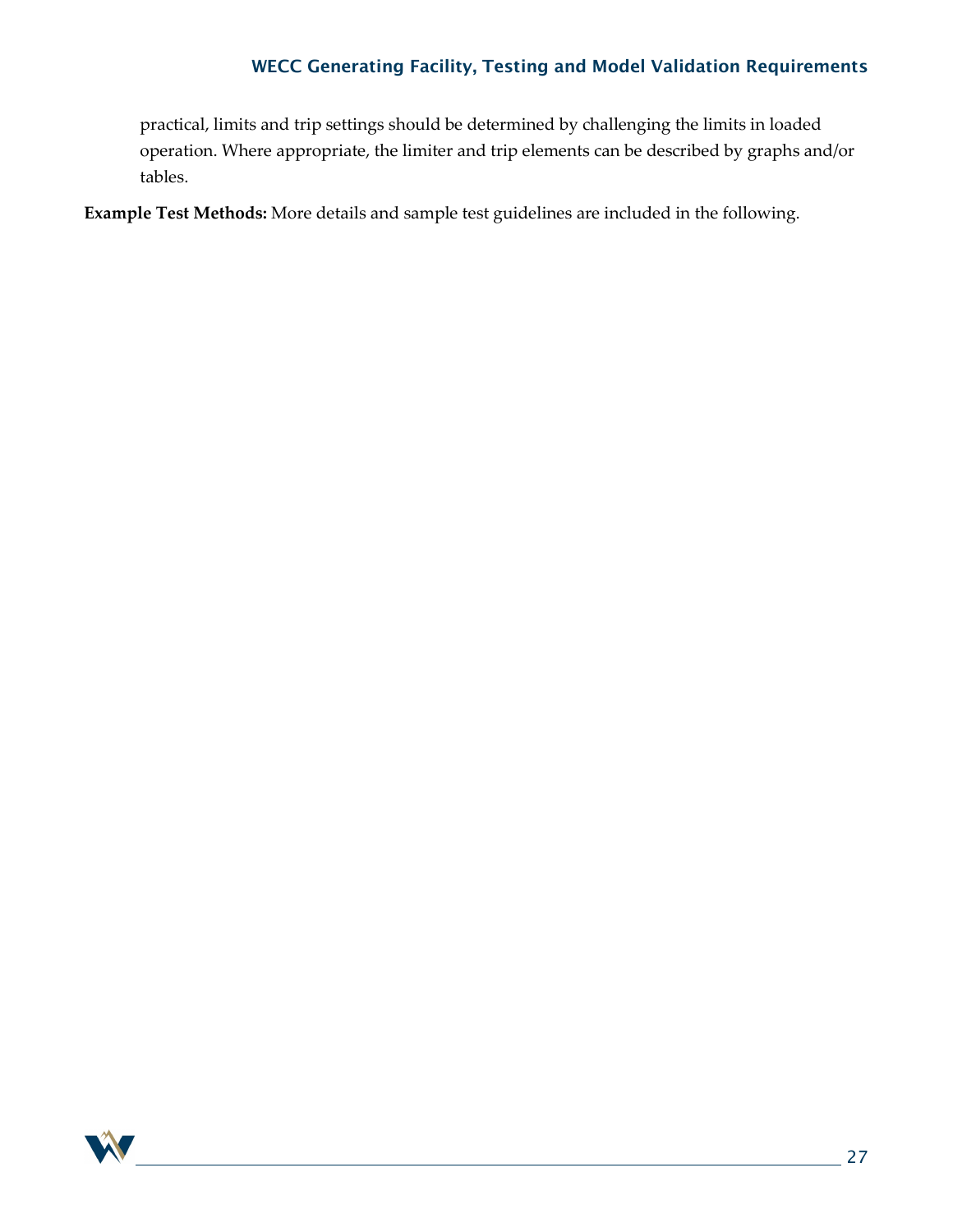## Example Test Guidelines for Overexcitation Limiters (OEL) and Overexcitation Protection Devices (OEP)

### **Introduction**

The purpose of the Overexcitation Limiter (OEL) is to ensure that the thermal capability of the field circuit is not exceeded while the automatic voltage regulator is in control. The ANSI C 50.13 field winding short time thermal capability curve should be used as the guideline for protecting the machine field winding. Although it is noted that this standard addresses only round rotor machines, it is to be assumed that it applies also to salient pole machines, since currently there is no standard that specifically addresses them. Other portions of the field circuit, such as thyristor bridges, also have a thermal capability limit (current rating) and need to be considered when applying overexcitation limiters and protection.

It is important to distinguish between an Overexcitation Limiter and an Overexcitation Protection Device (OEP). While an OEL acts through the voltage regulator to reduce and maintain field current within the capability of the field winding, an OEP serves to remove the voltage regulator from service or trip the generator off line. When employed with an OEL, the OEP serves as a backup to the OEL, and should be set to coordinate with the OEL and the ANSI capability curve. For the purpose of computer modeling, it is necessary to model the first line of defense only. In the case where both an OEL and an OEP are present, this means that only the OEL is modeled. However, to ensure that the OEL and OEP characteristics coordinate properly (i.e., do not cross each other), it is desirable that each device be tested. This will guarantee that there are no operating points that would result in the unit tripping rather than limiting field current.

Older systems may not have an OEL or OEP, while most modern systems offer both at least as an option. There are numerous variations on the design of OEL and OEP devices, but they all operate upon the same principles: Monitor the machine excitation level (field current or perhaps field voltage), allow the excitation to be raised above a determined level (the continuous field current rating) for a short period of time, and reduce or remove excitation after the time period is exceeded. This allows a machine to support a stressed power system as much as possible without incurring thermal damage to its field circuit or stator core.

Since the capability of the field winding and other elements of the field circuit are of a thermal nature, as illustrated by the referenced ANSI curve, most modern OEL and OEP devices have an inverse time functionality, along with an instantaneous unit which sets the maximum allowable field current. However, there are also simpler devices, which operate after a fixed time delay when the minimum pickup value is exceeded.

There is also some variation among limiters with respect to how the output signal is used. The limiter output signal may be used to lower the reference of the voltage regulator, or it may be a take-over limiter, which bypasses the voltage regulator and directly controls the level of excitation. In order to

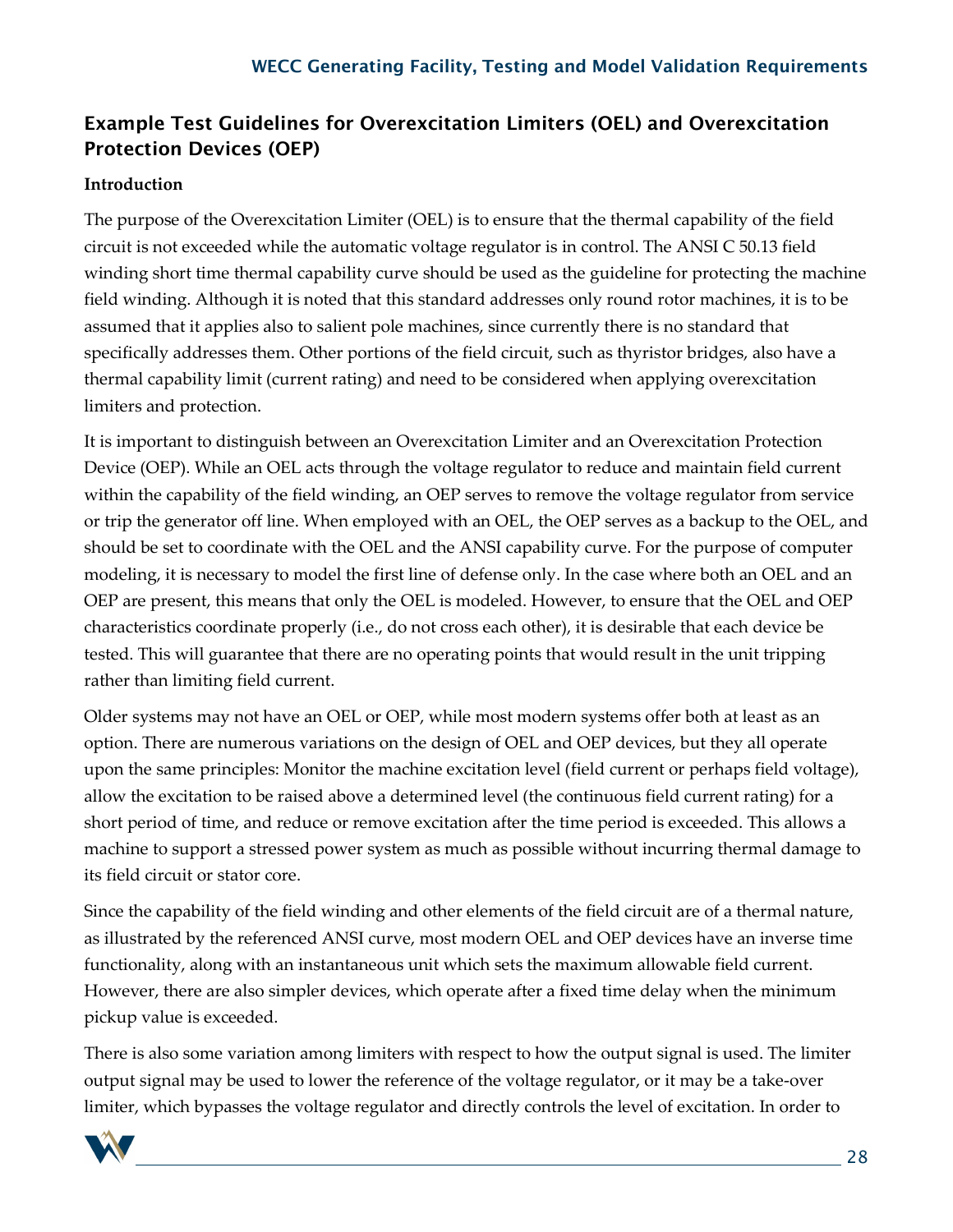determine the structure of the OEL and identify any filtering and gain stages and variable parameters, it is advantageous to have access to the circuit diagrams in the manufacturer's operation manual.

The input signal used for the OEL and OEP circuits is usually the output of an isolated field current transducer, which provides a small dc signal representing field current. In some cases, field voltage is the quantity represented by the input signal. If the input signal is derived from field voltage, the results of the test will be dependent upon the temperature of the field winding, since the field resistance, and therefore the field voltage vary with temperature. It is therefore important in this case to maintain a constant field temperature while conducting the tests. The characteristics of the OEL and OEP will become slightly more conservative as the field temperature increases.

Since there are so many different variations of overexcitation devices, it is not possible to develop a detailed test procedure that will be appropriate for all systems. Therefore, the simplest and most reliable approach to testing these devices is by challenging the devices while in service with their normal settings. This method is preferred since it not only ensures that the devices function properly, but that the machine responds as desired and there are no coordination conflicts with other devices, such as a field overvoltage or overcurrent relay.

In most cases, performing an on-line, functional test of the OEL will not be practical, and testing will have to be performed by temporarily lowering the settings, or while the unit is shut down. The preferred test method will be described first, followed by alternate methods. It is recognized that the first method will generally only be appropriate for units that share a common bus with another unit that can help buffer the resulting voltage changes (hydro units), while other units will probably require an alternate method.

The following test guidelines are general enough to be applicable to most system designs for any vintage of excitation system. Digital control equipment is likely to lend itself to monitoring and setting the necessary machine and controller quantities and result in a simpler, more streamlined effort than for older systems.

## A. Testing under loaded, overexcited conditions (Typically Hydro Units Only)

It is first necessary to establish the value for rated field current. This is the field current required to obtain the full load, rated megawatts at the rated power factor.

Alternately, this may be the maximum continuous field current allowed due to an operating restriction.

Testing of the devices will require the unit to be forced into an overexcited condition. The quicker the field current is raised to the test value, the more accurate the timing data. Therefore, it is preferable to make a step change in the voltage regulator reference. This can be accomplished by connecting a power supply through a switch into the summing junction of the voltage regulator. Some systems include a spare input for this purpose. It will be necessary to examine the voltage regulator circuit schematic to determine the location to insert the signal, and the magnitude of the input required. Digital systems

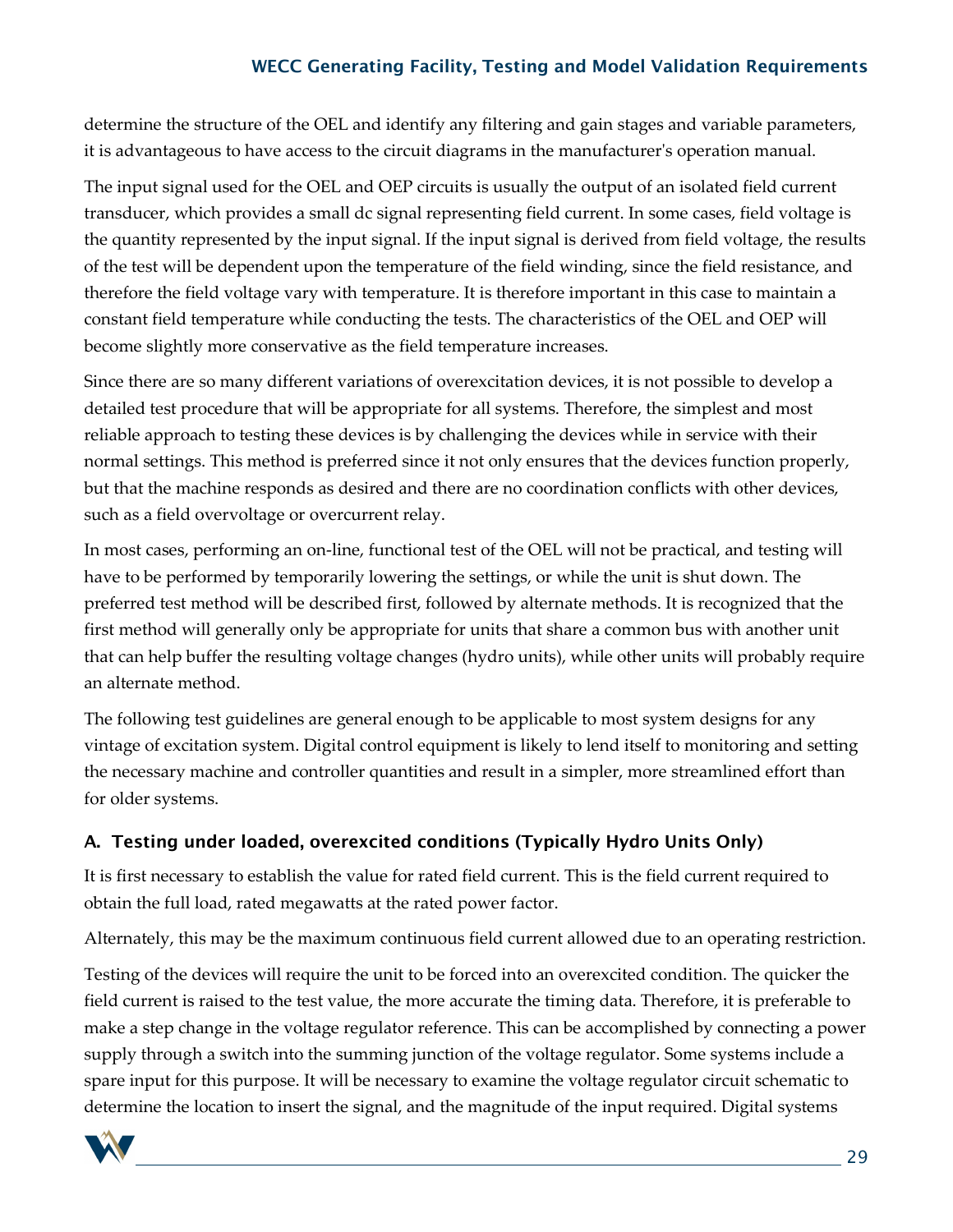may include a provision for entering the change in the voltage reference via the software interface. Alternately, a step input may be achieved by making an unbalanced transfer from manual field control to voltage regulator control, with the voltage regulator reference adjusted to produce the desired test excitation level. A third, less exact, alternative is to raise excitation through normal means using the voltage adjust control. This method should only be used if both of the first two methods are impractical.

### To perform a test of an OEL

- 1. Load the machine to at least 80 percent rated load. At all times during the testing, monitor the stator current and terminal voltage. If it is apparent that the test cannot be conducted without exceeding prudent levels of terminal voltage or stator current, another method of testing should be substituted.
- 2. Increase excitation until rated field current is reached. Make sure that the OEL has not picked up. Measure or note the input signal into the limiter circuit. This will be a signal representing field current or field voltage. Record this value.
- 3. Slowly increase excitation to determine the minimum level of field current at which the limiter picks up and begins timing. A typical level of pickup is around 105 percent of rated field current. Some systems have some sort of indication when the limiter has picked up or an output signal that can be monitored. Often there is an extra output signal, which can be used to alarm when the pickup value is exceeded. It may be required to monitor the output of the pickup circuit with a voltmeter. Record the value of field current at which the limiter picks up as the MINIMUM PICKUP VALUE. Also record the value of the input signal at this point. Reduce the field current to a point below the pickup value.
- 4. Prepare to insert a step input into the voltage regulator by determining the magnitude of change in reference signal necessary to increase the field current to a value about 5 percent above the pickup value. It is prudent to test the step input at very small signal levels and slowly increase the step size until the desired field current level is obtained.
- 5. Before inserting the step, ensure that the field current is below the pickup point and the timing circuit of the limiter is completely reset. Insert the step and record the level of actual field current, the input signal into the limiter, the time it takes until the limiter reduces the excitation (record as TIME DELAY), and the final value of field current when the limiter is in control. A chart recorder will facilitate the measurement of this data. Once a steady state value of field current has been reached with the OEL in control, remove the step signal. The final steady state field current is the TIMED FIELD CURRENT LIMIT. NOTE: The final value of field current

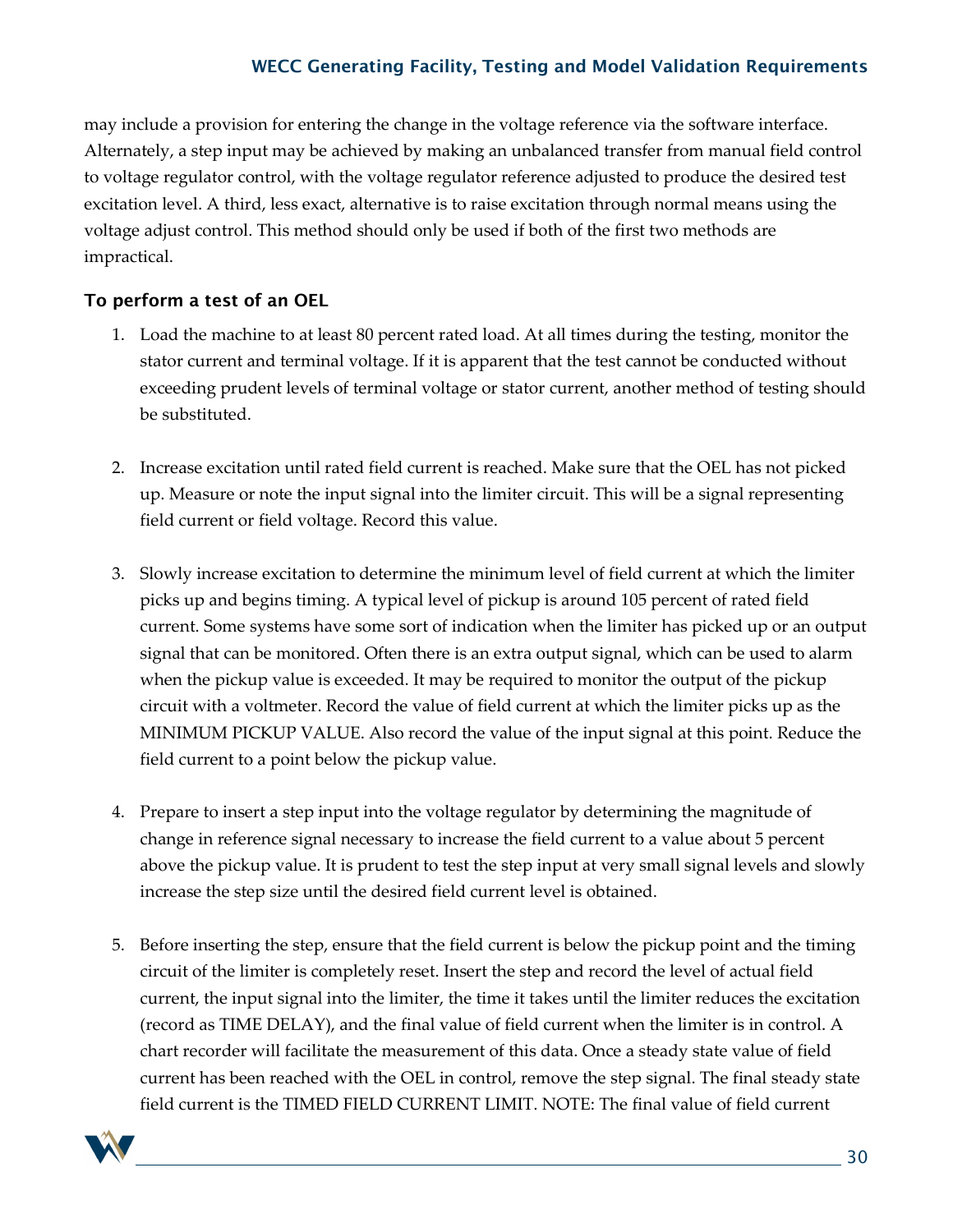when the limiter is in control should be slightly higher than the pickup value. If not, limit cycling will occur, and the limiter will repeatedly drop out and then pick up, unless an alternate method of hysteresis is employed within the limiter.

- 6. If the OEL has a fixed time delay, the testing of the timing portion of the limiter is complete. If the OEL is an inverse-time type of device, at least two more data points should be taken by inserting successively larger step signals. The number and location of data points will determine how accurate the characteristic curve can be drawn. Data should be taken to the highest field current level as practicable, keeping within other machine ratings and operating restrictions. For each step input, record the maximum value of field current reached and the time until the limiter acts to reduce excitation.
- 7. If the limiter has an instantaneous, maximum field current function, it will probably not be practical to challenge the limit, since it is usually set between 150 and 200 percent of rated current. Therefore, it will be necessary to measure the value of the set point in the circuit. Then using the measured values of the OEL input signal and the field current from steps 2, 3, and 5 above, calculate the approximate field current corresponding to the measured set point value. This value of current is the MAXIMUM FIELD CURRENT LIMIT. The measurement of the set point for the maximum field current limit can usually be made with the unit shut down, provided that the regulator circuits remain powered up.

## To test an OEP

If an overexcitation protection device is to be tested, the above guidelines for the testing of the OEL should be followed with the following exceptions and notes:

- 1. If the excitation system incorporates both an OEL and an OEP, it will be necessary to temporarily disable the OEL or adjust the pickup setting to a value above the OEP. If this is done, it is important to record all set point data so the settings can be accurately restored.
- 2. It is the function of the OEP to either trip the unit after a sustained level of overexcitation, or to transfer control of the exciter to a redundant AVR system or manual control after the manual field current set point has been automatically readjusted to a safe level. If the OEP initiates a transfer to manual control, it is necessary to measure the value of field current after this transfer has occurred. Record this value of current as the OEP CURRENT LIMIT. If a trip of the unit is initiated, there will be no value for OEP CURRENT LIMIT. The time to transfer or trip should be recorded as in the OEL test guidelines. NOTE: If it is undesirable to trip the unit during the test, it will be necessary to defeat the trip signal before performing this test.

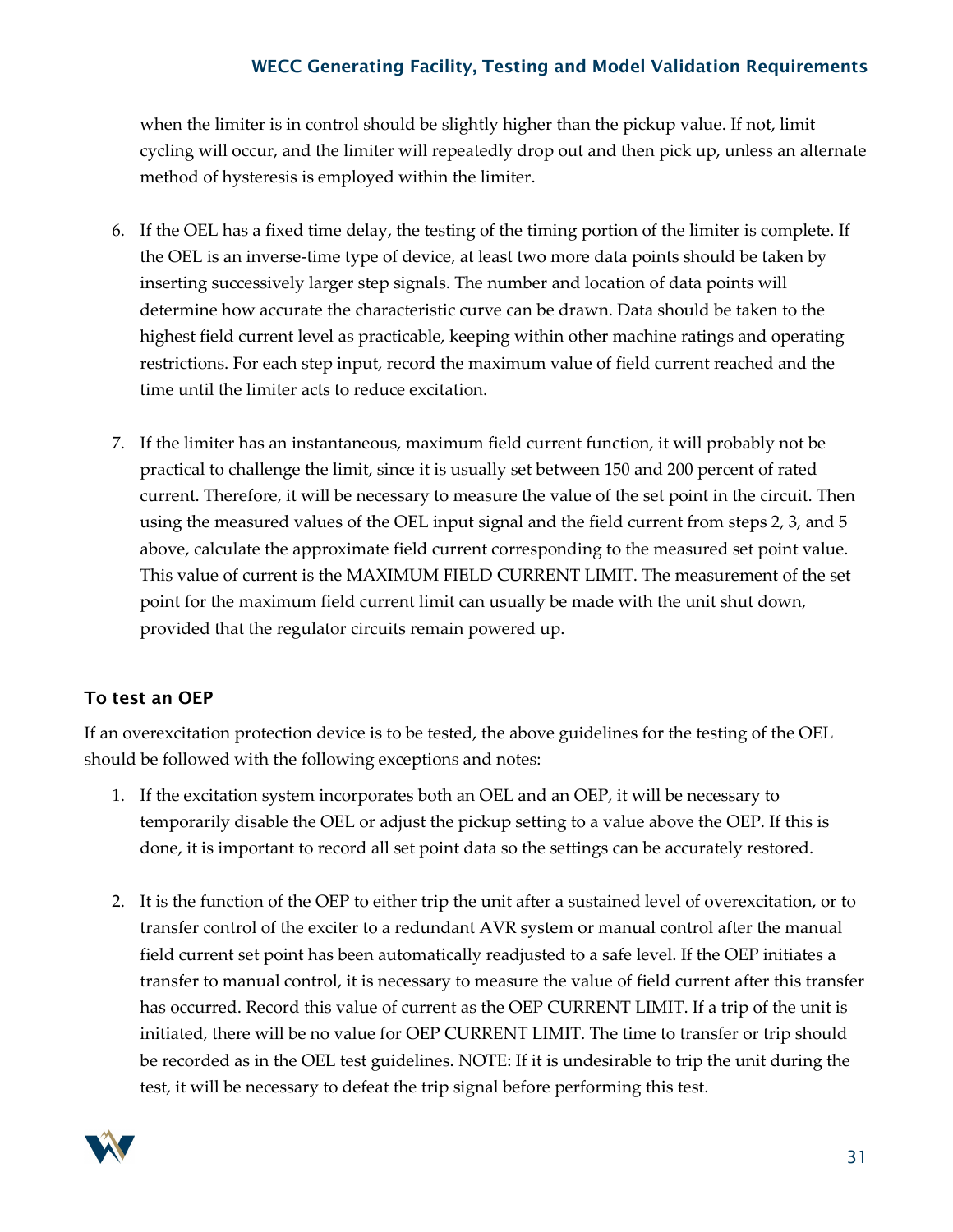- 3. The OEP may not have an instantaneous maximum current limit setting. If it does, it can be tested as in the OEL guidelines. If not, this function may be provided by an external relay, which can be tested with standard relay test methods with the unit shut down.
- 4. If testing both an OEL and an OEP, it is important to note that the input signals to these devices are often supplied from separate sources. If this is so, it is important to measure input signals for both devices, as the signal calibration for each device is likely to be different.

## B. Testing under load at reduced excitation levels

It is also possible to perform functional tests of the OEL or OEP at reduced excitation levels by reducing the pickup set points of the OEL or OEP and performing the tests in the same fashion as under full excitation levels. This method reduces the stress to the machine and the system, but requires a more detailed knowledge of the OEL circuit. This method will test whether the devices will operate as desired, but will not guarantee against miscoordination with other devices.

If this method is chosen, it is necessary to record the calibration of the input signals to actual generator excitation levels, so that the actual limiter characteristics can be calculated, and so that the original settings can be restored after testing. In most cases there is a linear relationship between the input signal and the excitation level, but this is not always true.

A possible alternative, in this method, to placing a step input into the voltage regulator, is to place a step input signal into the OEL/OEP input circuit. Different size steps may be used to simulate various levels of overexcitation, without actually increasing the level of excitation of the machine. The calibration between input signal and excitation level must be calculated in advance from actual measurements. If this method is chosen, it is particularly important to know how the excitation system responds to the overexcitation condition. A strong negative forcing signal to a nonexistent, simulated overexcitation condition can result in very low excitation levels, which may incur a loss-of-field relay trip.

## To perform the test of the OEL

1. Load the machine to about 50 percent of rated load. This loading will provide some margin for overshoot when the limiter reduces excitation, thereby avoiding interaction with underexcitation limiters or protective devices. This is particularly a concern for limiters that take over control of the voltage regulator, as the corrective signal is designed to overcome a large voltage reference, i.e., a reference causing sustained overexcitation. When the limiter takes control, it may result in a large negative forcing signal, which will momentarily cause a large dip in terminal voltage. At all times during the testing, monitor the stator current and terminal

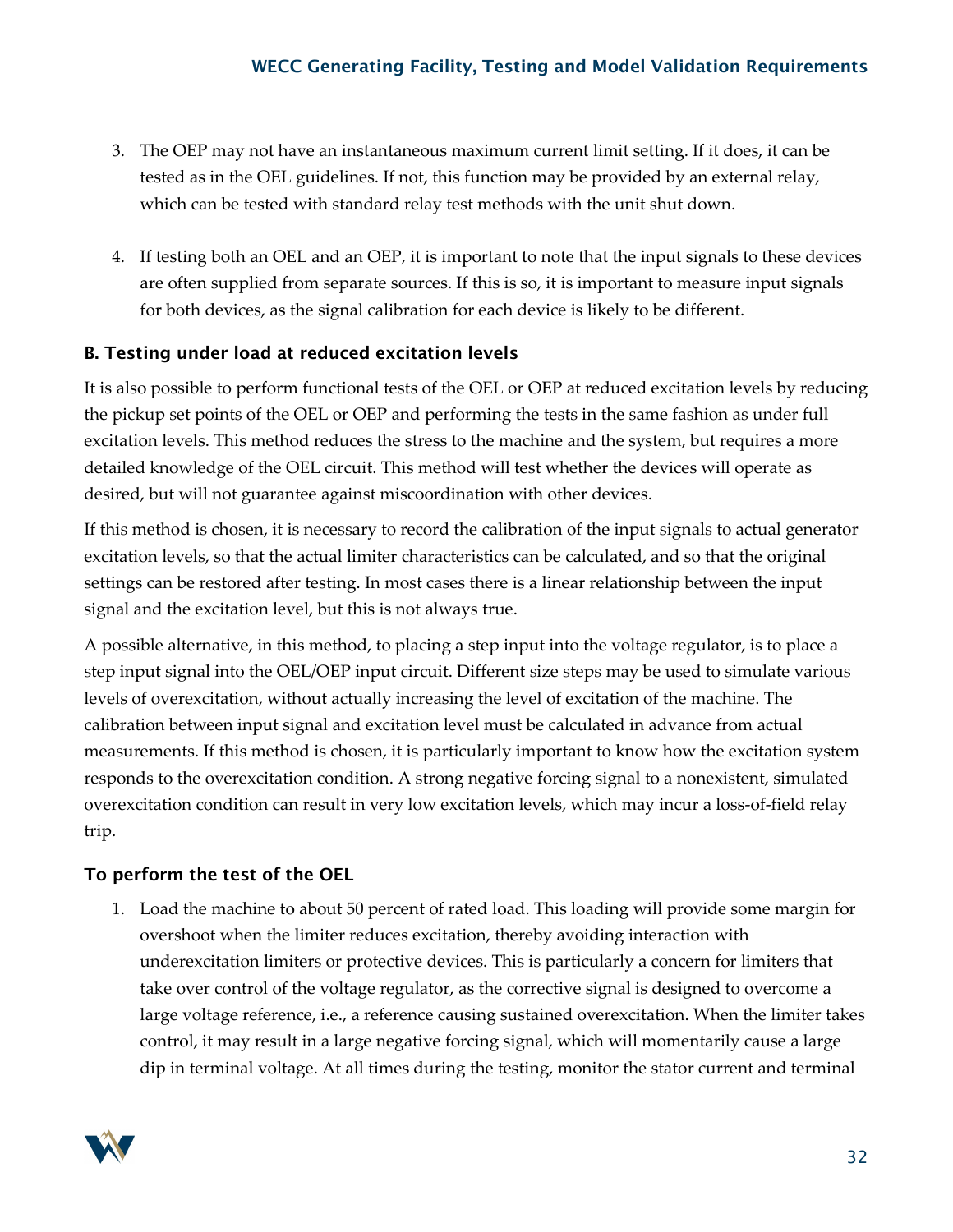voltage. If it is apparent that the test cannot be conducted without exceeding prudent levels of terminal voltage or stator current, another method of testing should be substituted.

- 2. Measure or note the input signal into the OEL and the corresponding field quantity (current or voltage), at least two different levels of excitation and calibrate the relationship between the two. If possible, a measurement of the input signal should be taken with the machine at rated field current. If not possible, the input signal corresponding to rated field current will have to be calculated using the relationship calculated in this step.
- 3. Measure and record the set point for the minimum pickup of the OEL. Using the relationship calculated in step 2, calculate the field current corresponding to this set point value and record it as the MINIMUM PICKUP VALUE.
- 4. Adjust the field current to obtain zero MVARS. Measure the input signal to the OEL at this level of field current.
- 5. Lower the set point for the minimum pickup for the OEL to a level 5 percent above the input signal level.
- 6. Prepare to insert a step input into the voltage regulator by determining the magnitude of the change in reference signal necessary to increase the field current to a value about 5 percent above the pickup value. It is prudent to test the step input at very small signal levels and slowly increase the step size until the desired field current level is obtained.
- 7. Before inserting the step, ensure that the field current is below the pickup point and the timing circuit of the limiter is completely reset. Insert the step and record the level of field current, the input signal into the limiter, the time it takes until the limiter reduces the excitation (record as TIME DELAY), and the final value of the input signal to the OEL when the limiter is in control. A chart recorder will facilitate the measurement of this data. Once a steady state value of field current has been reached with the OEL in control, remove the step signal. Using the final steady state value of the input signal into the OEL and the relationship between the original pickup setting and the adjusted pickup setting, calculate the actual final steady state value of field current an record it as the TIMED FIELD CURRENT LIMIT. NOTE: The final value of field current when the limiter is in control should be higher than the pickup value. If not, limit cycling may occur, where the limiter will repeatedly drop out and then pick up.
- 8. It is possible that the circuit that resets the excitation level is independent of the pickup setting of the OEL. Therefore, in this case, it will be necessary to monitor the output of the circuit that

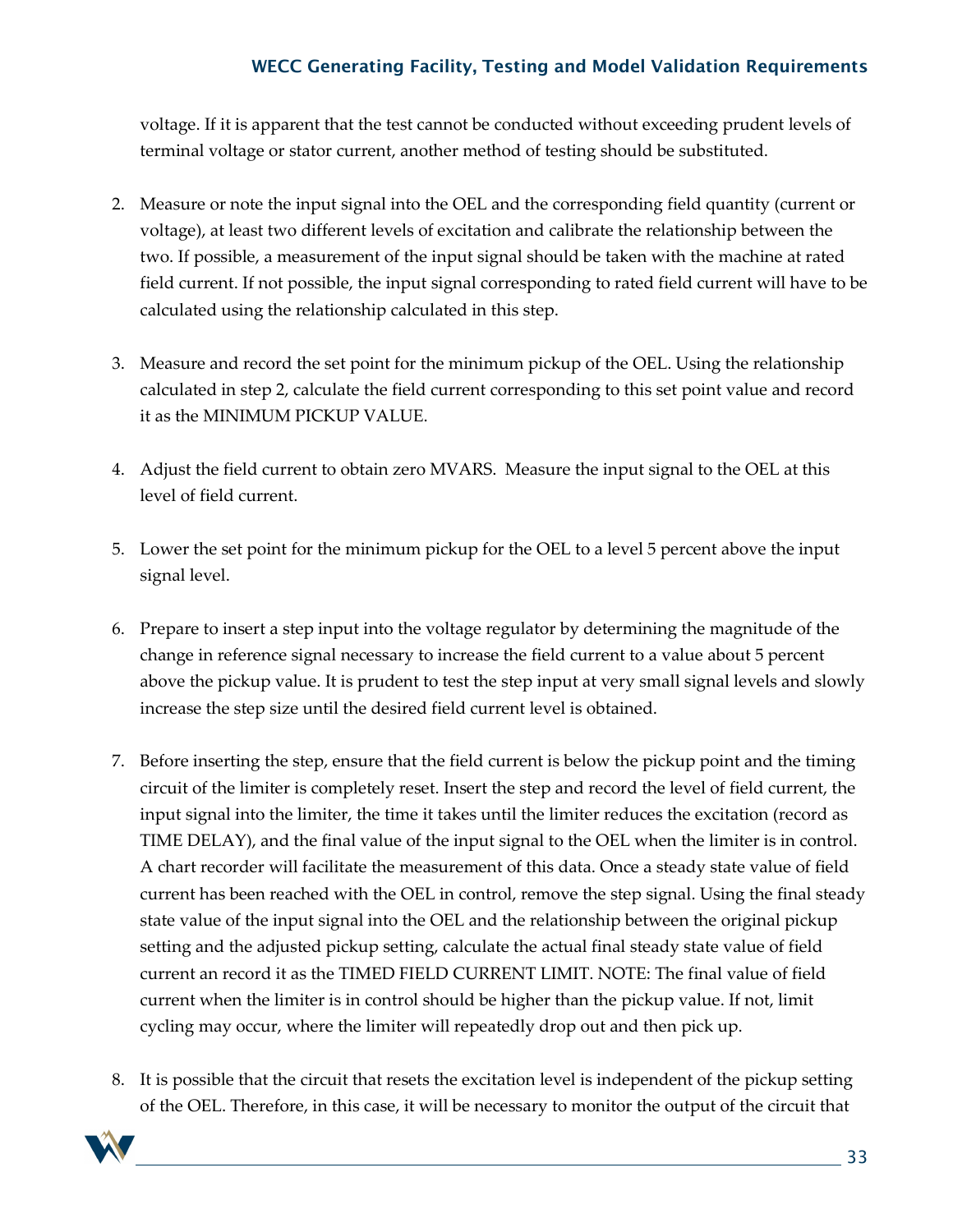initiates the control action. Since there is no actual overexcitation condition to overcome, the limiting signal may not be high enough to override the regulator signal.

- 9. If the OEL has a fixed time delay, the testing of the timing portion of the limiter is complete. If the OEL is an inverse-time type of device, at least two more data points should be taken by inserting successively larger step signals. The number and location of data points will determine how accurate the characteristic curve can be drawn. Data should be taken to the highest field current level as practicable, keeping within other machine ratings and operating restrictions. At each data point, record the value of the input signal and the time it takes for the limiter to reduce excitation.
- 10. If the limiter has an instantaneous, maximum field current function, it will probably not be practical to challenge the limit, since it is usually set between 150 and 200 percent of rated current. Therefore, it will be necessary to measure the value of the set point in the circuit. Then using the measured values of the OEL input signal and the field current levels from above, calculate the approximate field current corresponding to the measured set point value. This value of current is the MAXIMUM FIELD CURRENT LIMIT. The measurement of the set point for the maximum field current limit can usually be made with the unit shut down.

### To test an OEP

If an overexcitation protection device is to be tested, the above guidelines for the testing of the OEL should be followed with the following exceptions and notes:

- 1. If the excitation system incorporates both an OEL and an OEP, it may be necessary to temporarily disable the OEL or adjust the pickup setting to a value above the OEP. If this is done, it is important to record all set point data so the settings can be accurately restored.
- 2. It is the function of the OEP to either trip the unit after a sustained level of overexcitation, or to transfer control of the exciter to a redundant AVR system or manual control after the manual field current set point has been automatically readjusted to a safe level. With the machine at reduced excitation, if the OEP initiates a transfer to manual control, it is probable that the set point of the manual reference adjuster will be high enough to result in the field current being much higher than the test level. In this case, it is not a good idea to allow this transfer to occur. Therefore, the value for the OEP CURRENT LIMIT will have to be obtained using the above guidelines for overexcited test conditions, or by examining the manual reference adjuster to determine what the set point will be for a runback after the OEP picks up. If a trip of the unit is initiated, there will be no value for OEP CURRENT LIMIT. The time to transfer or trip should be recorded as in the OEL test guidelines. NOTE: If it is undesirable to trip the unit or transfer

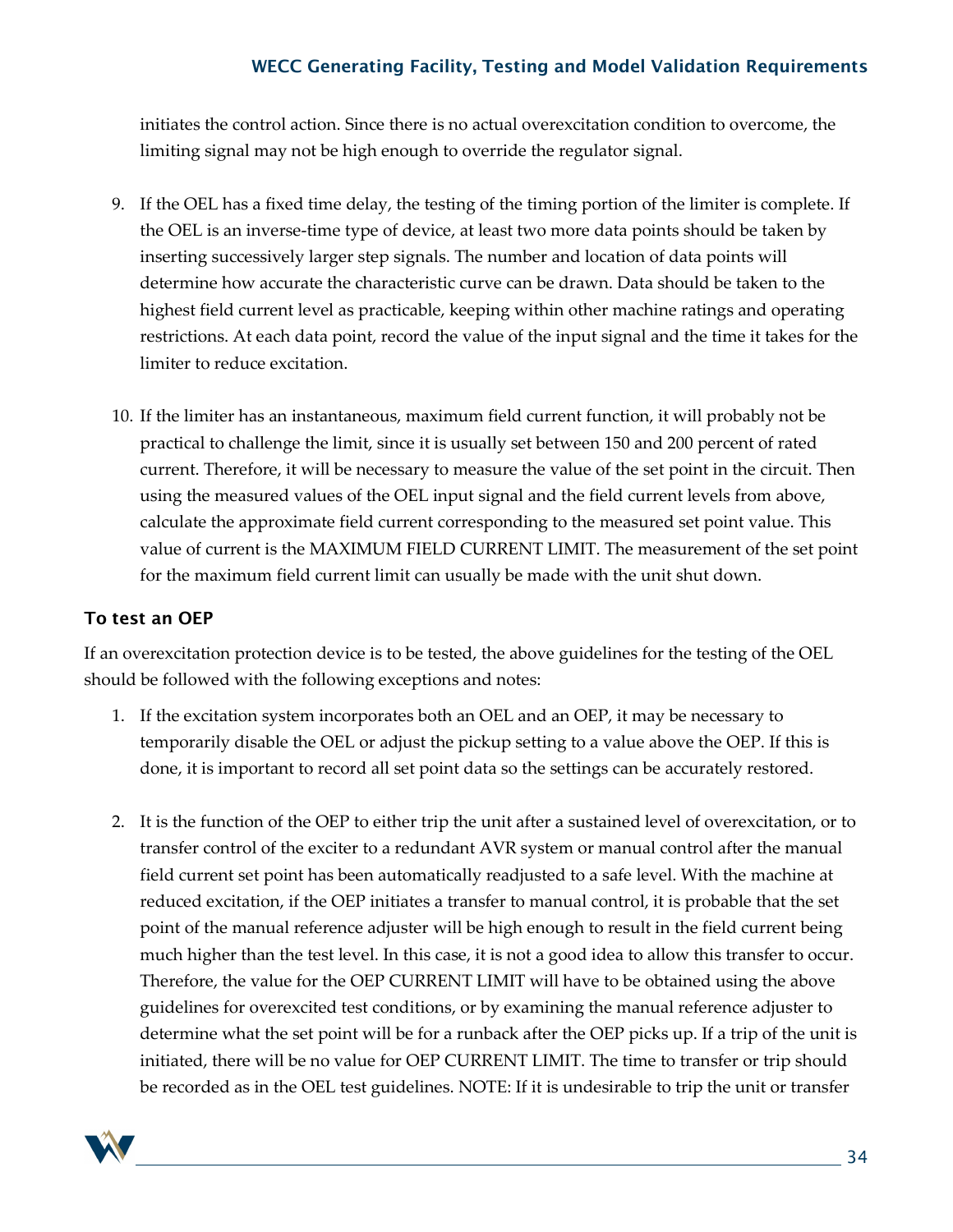to manual during the test, it will be necessary to defeat the trip signal before performing this test.

- 3. It is possible that the OEP will not have an instantaneous maximum current limit setting. If it does, it can be tested as in the OEL guidelines. If not, this function may be provided by an external relay, which can be tested with standard relay test methods with the unit shut down.
- 4. If testing both an OEL and an OEP, it is important to note that the input signals to these devices are often supplied from separate sources. If this is so, it is important to measure input signals for both devices, as the signal calibration for each device is likely to be different.

#### C. Testing while the unit is shut down

If the OEL and/or OEP can be powered up while the machine is shut down, tests similar to those above can be performed by monitoring appropriate pickup points and feeding input signals as appropriate. Alternatively, if the circuits can be removed from the excitation system, similar tests can be performed on a bench with the circuits suitably energized by bench top power supplies. It is essential that complete calibration data be taken with the machine running under load, so that a relationship between OEL/OEP input and output signals and actual machine quantities can be calculated. Very detailed knowledge of the voltage regulator system will also be necessary in order to calculate the effects of the OEL on the excitation level.

This test method poses the least amount of risk to the machine and the power system. However, it is the most complicated, and requires the most detailed knowledge of the circuits to be tested. It will result in characteristic data of the tested devices being obtained, but will not guarantee their actual functionality. Therefore, if the devices are tested in this manner, in-service functionality should be verified by testing at one operating point using one of the in-service methods described above.

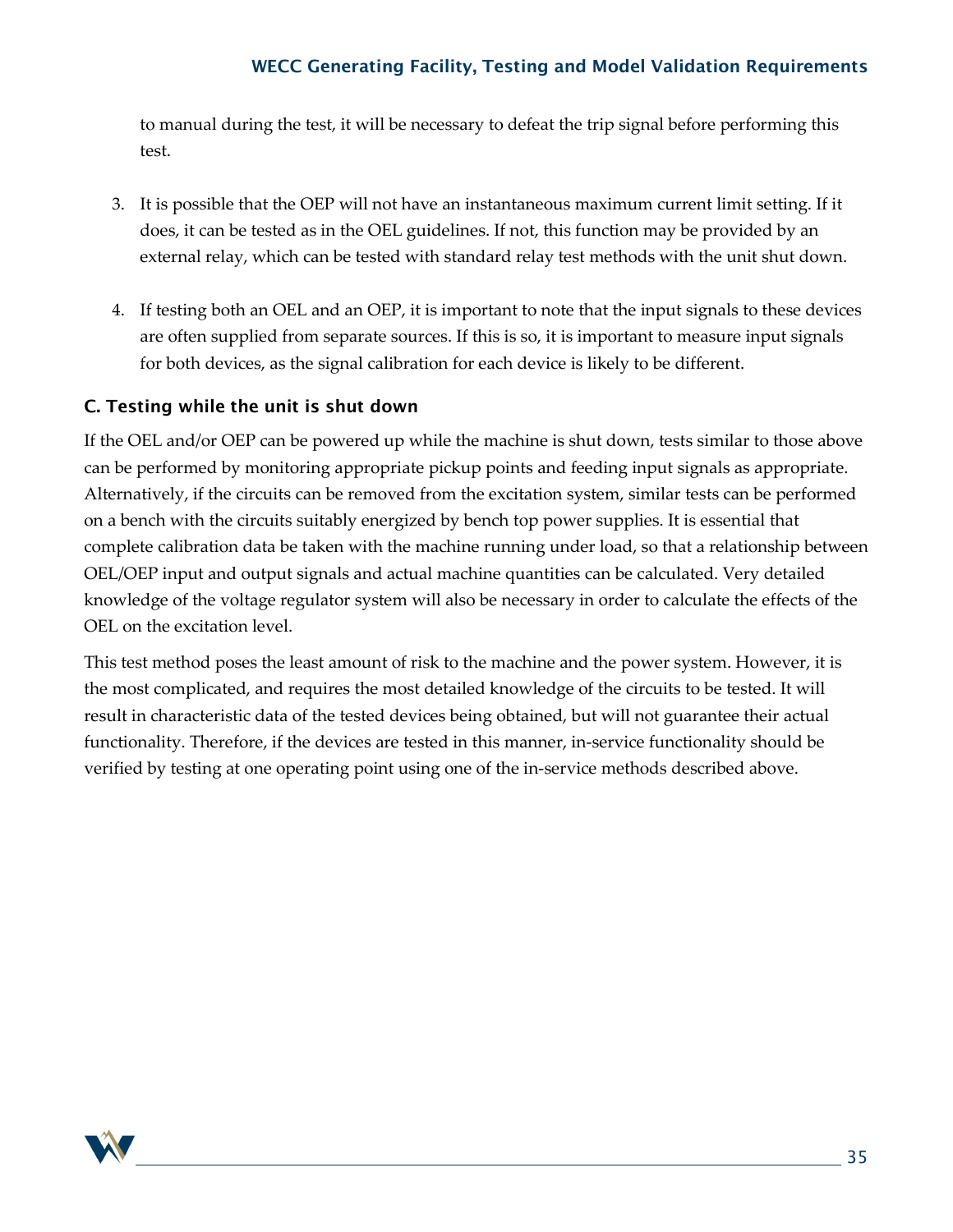# <span id="page-35-0"></span>Appendix E: Procedure for Handling Requests for Exemption Regarding the WECC Generator Test Guideline

### **Introduction**

The WECC Generating Unit Model Validation Guideline includes the following in section B.4.

"B.4. Exemptions

B.4.1. WECC may grant exemptions to the Generator Owners in rare situations where a unique condition or equipment configuration exists that would preclude or delay testing and model data validation.

B.4.2. The Generator Owner may request an exemption by submittal to WECC through the Transmission Planner. The request shall include justification for the exemption. WECC shall respond to the request within 90 days after receipt."

The guideline does not define a procedure for WECC to follow in addressing requests for exemption. This document provides a procedure to address future requests for exemption.

## Guideline

This guideline applies to Generator Owners seeking an exemption to the generator test guideline, to their Transmission Planner, to the WECC MVWG, and to the WECC Staff.

## Procedure

- 1. The Generator Owner requesting an exemption from the WECC Generator Unit Model Validation Guideline shall document their request and provide it to their Transmission Planner. The Generator Owner shall provide specific information regarding the request including, but not limited to, the date of their last test, their reasons for making the request, potential benefits to the owner and to the transmission system of granting the exemption. If the request is for a time extension past the dates required by the guideline, provide a proposed schedule with a not-to-exceed date. The request shall also provide specific arguments for granting the exemption to the generator test guideline. If the Generator Owner is aware of any reliability issues that may be created by granting the exemption, the request shall include proposed mitigation efforts.
- 2. Upon receipt of a request for exemption, the Transmission Planner shall develop a summary with their perspective regarding arguments for or against granting the request for exemption, and may include additional reasoning for or against granting the exemption. The Transmission Planner can make a recommendation, or leave the summary document without a recommendation regarding granting the request for exemption. The Transmission Planner shall

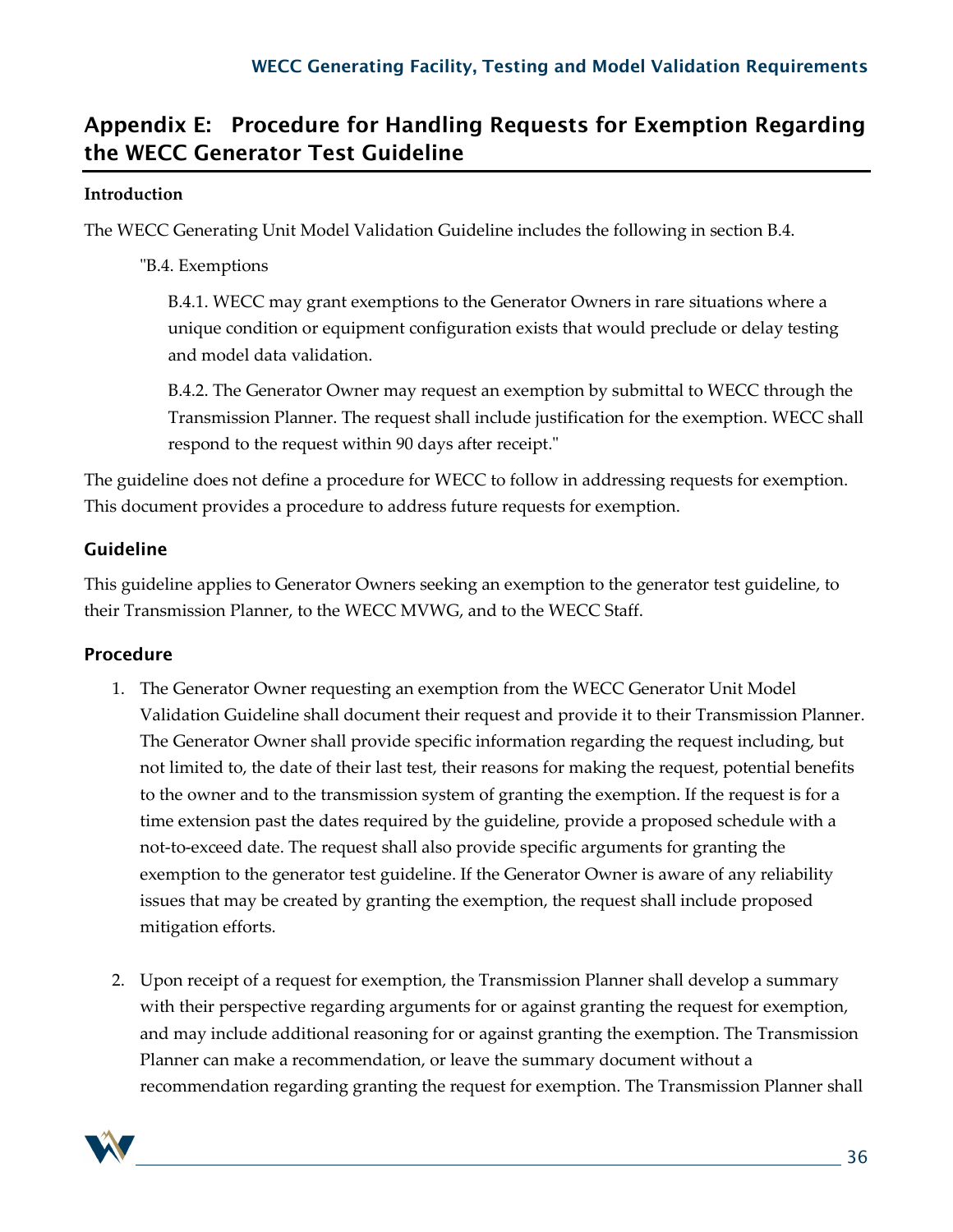forward the request for exemption to the WECC staff member representative of the MVWG within 15 days of receiving the request from the Generator Owner.

- 3. The MVWG WECC Staff representative shall draft a summary document including any additional arguments for or against granting the request for exemption and forward the request to the members of the MVWG within 15 days of receiving the request from the Transmission Planner.
- 4. The members of the MVWG will have 15 days to provide any additional arguments for or against granting the request and to provide their vote on granting the request.
- 5. Based upon the input received, the WECC Staff shall make a decision regarding granting the request. WECC Staff shall document the reasoning, including the arguments made both for and against granting the request. WECC Staff shall provide a response to the Generator Owner with a copy to the Transmission Planner and file the documentation in a generator guideline exemption file within 45 days of the end of the voting period or within 90 days after the initial request by the Generator Owner, whichever is later.